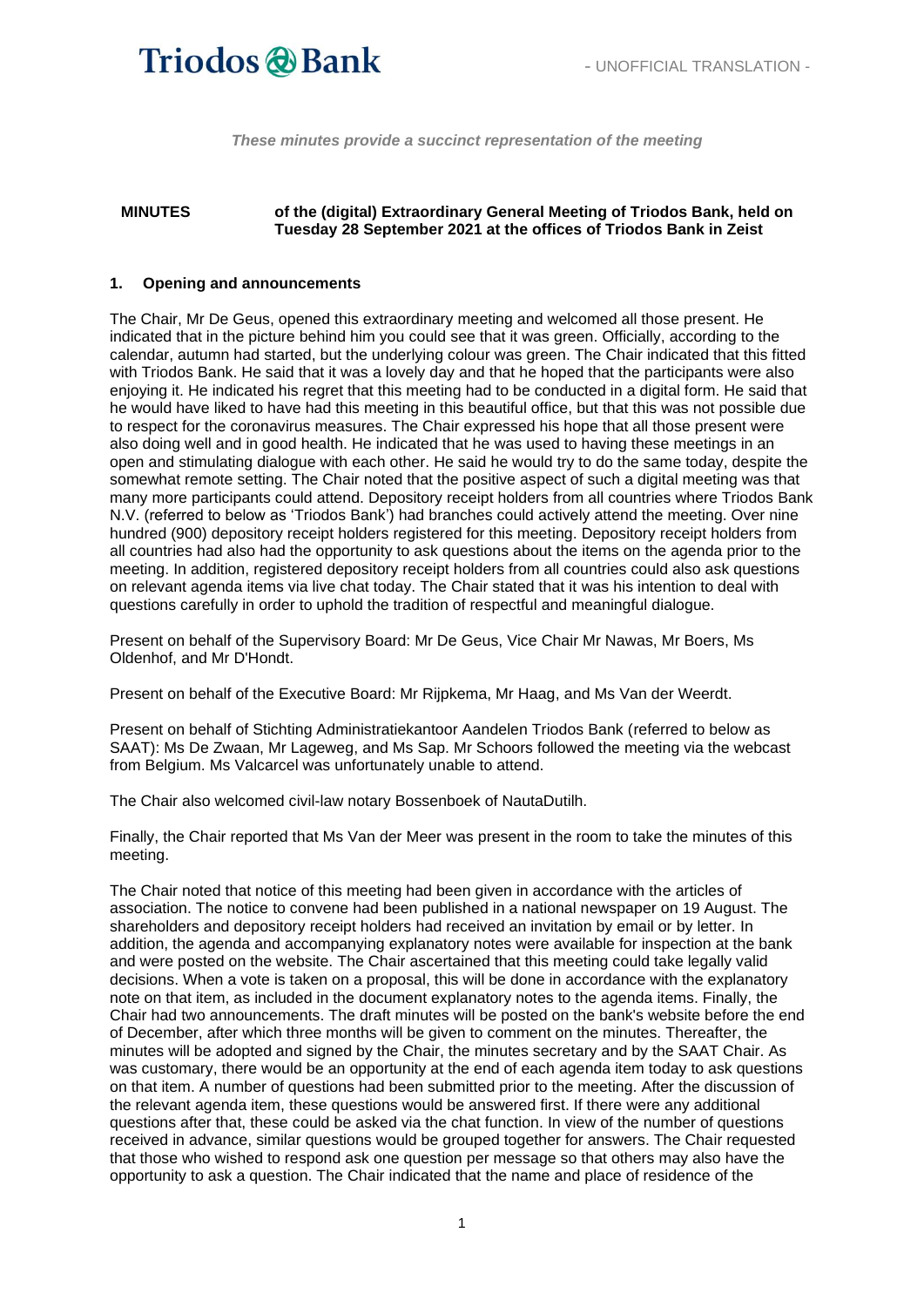questioner were important. These would be visible on the screen so that they could be included in the minutes. Finally, the Chair pointed out that, should it not be possible to deal with all questions during this meeting due to time constraints, and should the unanswered questions be of a factual nature, they would be answered in writing and posted on the bank's website no later than 24 hours after the end of the meeting. The Chair moved on to agenda item 2.

#### **2. Composition Supervisory Board**

The Chair said that this item concerned the composition of the Supervisory Board. He stated that, as may be recalled from the previous General Meeting on 21 May, Ms Van der Lecq had resigned due to the expiry of her term. It had been announced at that time that recruitment and selection of new members of the Supervisory Board was at an advanced stage: one candidate to succeed her and a second candidate with an international background to strengthen the Supervisory Board with experience in the field of digitalisation. For an explanation of the proposal to appoint these two candidates, the Chair gave the floor to the Vice-Chair of the Supervisory Board, Mr Nawas, in his position as chair of the Nomination Committee.

#### 2a. Appointment of Ms Melis as member of the Supervisory Board

Mr Nawas thanked the Chair. He indicated that he would continue with agenda item 2a, the appointment of Ms Melis as member of the Supervisory Board. He said that the Supervisory Board wished to nominate Ms Melis as a member of the Supervisory Board for a period starting at the close of this Extraordinary General Meeting and ending at the close of the Annual General Meeting in 2025. This period is just under four years. He indicated that the nomination of Ms Melis was made because of her knowledge and experience in corporate governance and institutional asset management, in addition to her knowledge of banking. The appointment of Ms Melis would contribute to the diversity in the composition of the Board because of her professional background, her gender and her age. Ms Melis will sit on the Remuneration Committee and on the Audit and Risk Committee of the Supervisory Board. For the first time the Works Council of Triodos exercised its enhanced right of recommendation and recommended to the Supervisory Board to nominate Ms Melis for appointment. Mr Nawas remarked that the enhanced recommendation also constitutes a statement of position within the meaning of Book 2 Article 158(4) of the Dutch Civil Code. Mr Nawas finally indicated that SAAT was also involved in the selection process of the candidate. De Nederlandsche Bank had expressed its agreement with the proposed appointment.

The Chair thanked Mr Nawas for his explanation. Next he gave the floor to Ms Melis to explain her candidacy and to introduce herself.

Ms Melis expressed her respect for the depository receipt holders of SAAT. She expressed her pleasure to be here today as a newly appointed member of the Supervisory Board of Triodos Bank and to introduce herself briefly. She said that, according to the teachings of anthroposophy, at the age of 50 she has reached the turning point from the phase of uniqueness to that of overview. In this phase, it is said, persona can take on greater responsibility towards the world around them. A form of mentorship can arise and of service, in which what has been learnt is passed on, according to Lievegoed in his book *De levensloop van de mens* (The course of human life). Ms Melis said that she recognised this. When in the first half of 2021 she was faced with the question whether she would be interested in a position on the Supervisory Board of Triodos Bank, it came at a logical moment. This role with Triodos Bank allowed a number of professional paths to converge at this stage in her life. So her answer to the question asked was a considered and inquisitive 'yes'. The challenges Triodos Bank faces are large, diverse and complex. Being able to contribute to the bank and meet the challenges from a supervisory and advisory role was a challenge she would enjoy taking on. She said that, after many fascinating conversations with enthusiastic people in various parts of the organisation, and with those present today, she was pleased to take on this responsibility. As you will have read in the notes to the items on the agenda of the Extraordinary General Meeting, she, like the founders of Triodos Bank, believed in the power of money, provided it was responsibly allocated. It was the belief of the founders of this bank that money could be the engine of social change if it is used in the right way. If it is not, it can be disruptive. Driven by this knowledge, it had intrigued her for decades that the global wealth managed in the financial sector on behalf of private individuals exceeded \$100 trillion dollars. \$1 trillion is \$1,000 billion, so \$100 trillion is \$100,000 billion. If we were to convert just 1% of this, i.e. \$1 000 billion, into €2 coins, you could build three towers up to the moon. De Nederlandsche Bank has calculated that with € 1,000 billion in € 50 banknotes on pallets of one and a half metres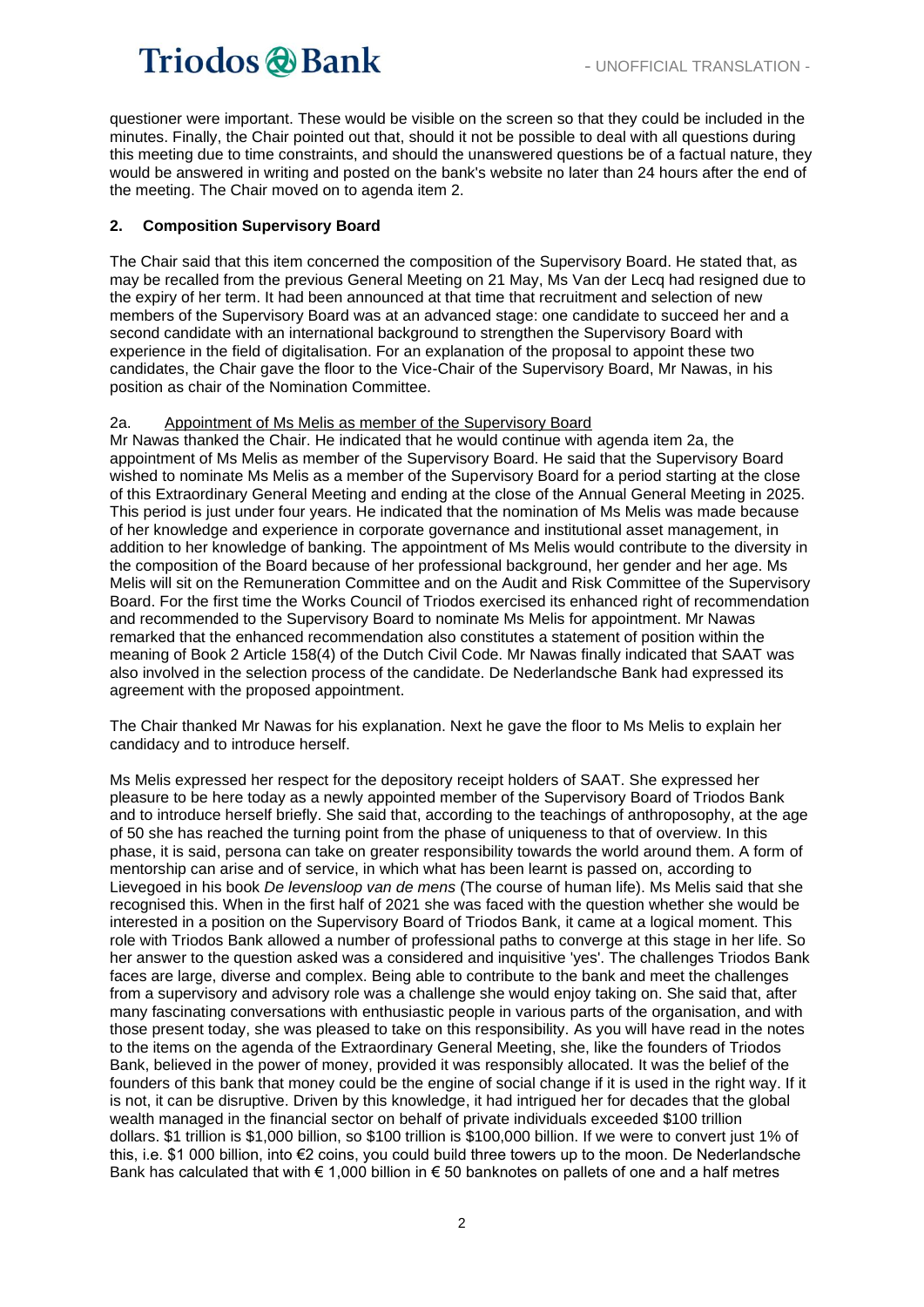high, it could fill between three and four football fields. Stacked, the notes form two hundred and twenty-six (226) times Mount Everest. With these staggering numbers, the finance for change seems within reach. However, making the right use of this astronomical amount of money for change requires idealism, realism, taking responsibility, guts and pioneering, also in the financial sector itself. It calls for change in finance. It is this dual mission that has inspired and motivated her for years and in which she recognised herself. On a personal level, she felt a curiosity, a responsibility and at the same time a drive to contribute in her own way to financing change. In her eyes, money was still an important driver for change, in a positive sense, if used correctly. Professionally, she recognised Triodos Bank's mission in various professional roles she currently holds. Since the start of her career in the financial sector at MeesPierson over twenty-five (25) years ago, she has had the opportunity to work in many different places and to see and experience the impact financial institutions can have in realising fundamental and sustainable change. In her view, Triodos Bank was on the threshold of a very important era. The challenge for the bank is to remain a leader in truly sustainable banking, to be a financially healthy and future-proof organisation, to remain relevant and standing as a bank in a strongly regulating and challenging financial sector, and to be able to continue to carry out its mission for generations to come. This calls for existing and renewed pioneering. To answer important strategic questions and to make important, sometimes difficult, choices. She expressed her hope to be able to contribute to Triodos Bank's market leadership and pioneering role as a niche player in a rapidly changing sector in the years to come. She hoped to challenge the organisation as a whole, and the Executive Board in particular, and to help realise Triodos Bank's ambitions in a realistic way. She said that she would commit herself to everyone connected to Triodos Bank, to the bank's existing and future customers, to all the bank's co-workers now and in the future, and to all the bank's shareholders and capital providers who enable the bank to operate and have committed to its mission and long-term ambitions. In short, to the true change agents who together make Triodos Bank successful. Ms Melis thanked those present.

The Chair thanked Ms Melis. He said that there would now be an opportunity to ask questions. A question was submitted in advance by Mr Matheu in Barcelona. *"Would Ms Melis like to explain her position on the suspension of trading in depositary receipts?"*

The Chair gave the floor to Ms Melis.

Ms Melis thanked Mr Matheu for this interesting question. She indicated that the current situation for the depository receipt holders is one of the most important and pressing issues on which the Supervisory Board will have to continue to discuss with the Executive Board. This was already the case. She said that she would make her personal contribution to this after today with the aim of helping to find a solution that does justice to the interests of the depository receipt holders as well as to the continuity and future of the bank. After her appointment, she will be fully committed to helping the Executive Board conduct a constructive dialogue with and for all stakeholders. She had the impression that this issue is currently the highest priority of the Executive Board, with all options being explored. She said that at this time, she could only express her confidence that in this important phase, in which the bank wants to continue its market leadership in sustainable banking, and in an extremely challenging, but for Triodos Bank also very promising financial climate, the Executive Board can continue to count on a shareholder base that Triodos Bank has known for decades. With this stable funding, the bank could continue to fulfil its mission and achieve its ambitions in the longer term.

The Chair thanked Ms Melis. He stated that there would be an opportunity during thirty (30) seconds to ask additional questions. The Chair said that a question had appeared on his display. Mr Matheu asked the following question.

*"Triodos Bank operates in a global, or at least European, environment. The composition of the boards is entirely Dutch. Will Ms Melis correct this trend?"*

Ms Melis thanked Mr Matheu for this question. She replied that modesty is appropriate as an answer to this question. She considered it important to recognise that this bank is indeed operating in a global or European environment. She also thinks that it is the task of a Supervisory Board to ensure that a team is operational in this setting. Whether it will correct this trend is also a matter of teamwork. She said that the Supervisory Board should keep an eye on this important observation. Finally, Ms Melis expressed her confidence in this.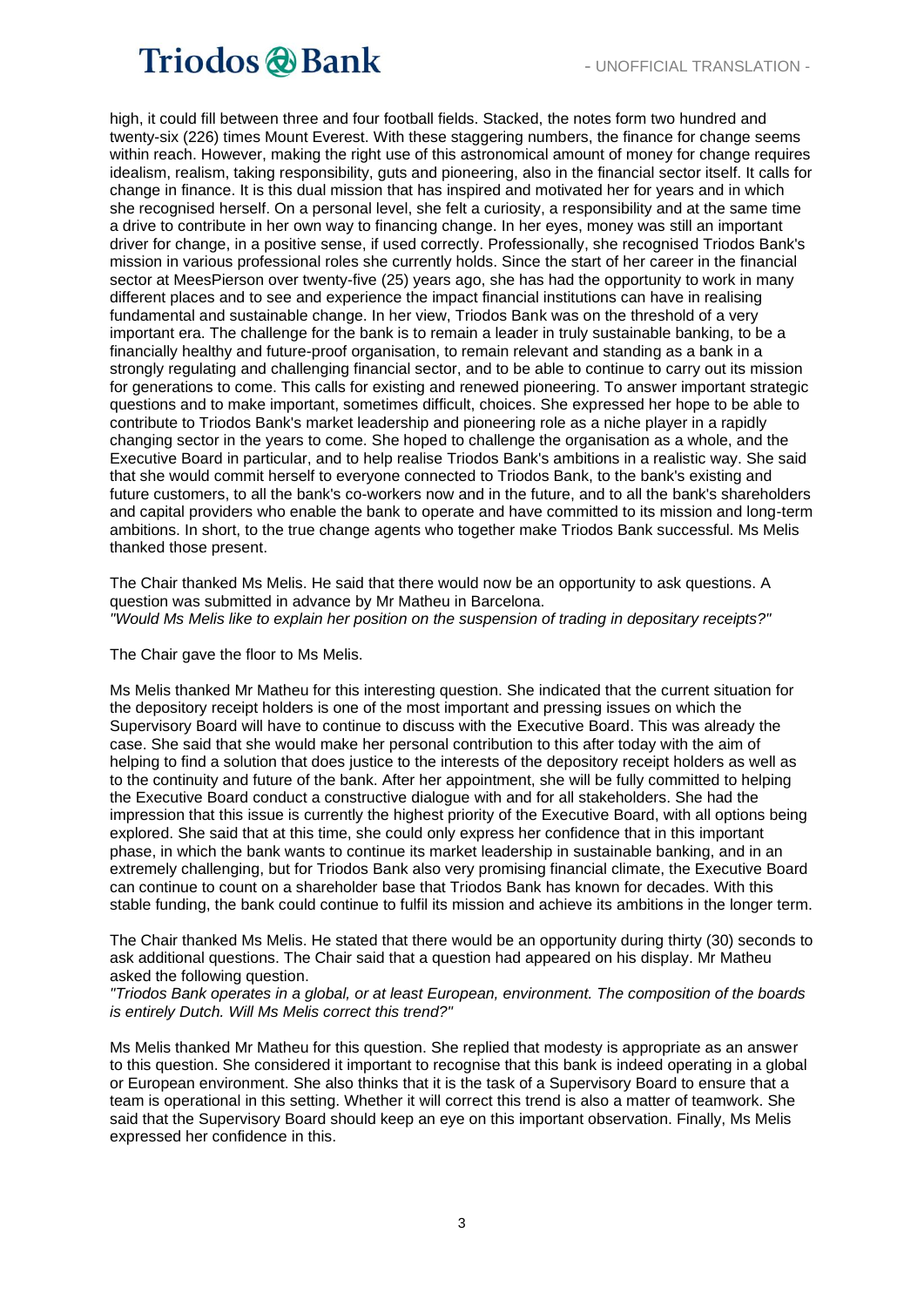The Chair thanked Ms Melis. He said that no other questions had been received. If any other questions appeared on his screen due to a slight delay in the technology, the Chair said he would raise them later. He proposed to proceed to the vote on the proposal to appoint Ms Melis. The Chair asked Ms De Zwaan to cast her vote on the proposal on behalf of the shareholder.

Ms De Zwaan thanked the Chair. She addressed those present. As had already been clearly explained by the chair of the Nomination Committee, SAAT has been involved in the process of recruiting and selecting the Commissioners to be nominated today. Ms Melis was one of them. She explained what this involvement consisted of by summarising it briefly to give another insight. To start with, the profile was discussed with SAAT, in which the Supervisory Board indicated what additional members it was looking for and in which areas the Supervisory Board would like to be strengthened, particularly in light of the bank's short and medium-term issues. It started with the profile. Subsequently, the Supervisory Board selected its own candidates and gave the shareholders the opportunity to have an extensive interview with a broad representation of SAAT with Ms Melis. She indicated that in this conversation the following matters were discussed. First of all the nature, the question what drives Ms Melis and what her connection was with the mission of Triodos Bank, as excellently explained by Ms Melis just a few minutes ago. She did not wish to add anything other than that it was convincing. In addition, views were exchanged with Ms Melis in particular about the tasks that the bank faces and to which the Supervisory Board, as supervisor and challenger of the Executive Board, will have to make an important contribution. This was not only a substantive discussion, but also raised the question of the dynamics to which Ms Melis in the Supervisory Board, together with the Executive Board, will now contribute. The question was whether Ms Melis with the Supervisory Board will be able to discuss the complex issues with the Executive Board in a businesslike, challenging and yet encouraging way. This was recently explained by Ms Melis. That matter-of-factness, that encouraging manner and also the substantive support have been particularly convincing. All of this leads to the heartfelt support for Ms Melis to strengthen the Supervisory Board. The appointment of Ms Melis was therefore approved.

The Chair thanked Ms De Zwaan. He concluded that the Annual General Meeting had approved the appointment of Ms Melis for a period starting at the conclusion of this Extraordinary General Meeting and ending at the conclusion of Triodos Bank's Annual General Meeting in 2025. The Chair proposed to proceed to agenda item 2b. He gave the floor to Mr Nawas.

#### 2b. Appointment of Ms Hannestad as member of the Supervisory Board

Mr Nawas thanked the Chair. He indicated that the Supervisory Board would like to nominate Ms Hannestad as a member of the Supervisory Board for a period starting at the close of this Extraordinary General Meeting and ending at the close of the Annual General Meeting in 2025. He explained that the nomination of Ms Hannestad was made because of her knowledge and experience in banking, investing in banking and financial challenger companies and her international profile in the field of, among others, digitalisation. Ms Hannestad would indicate shortly that she also contributed to diversity, as she is not Dutch but comes from Norway. Ms Hannestad's appointment also contributed to diversity in other ways, because of her education, her professional background and her gender. Ms Hannestad will sit on the Audit and Risk Committee of the Supervisory Board. Mr Nawas further noted that SAAT had been involved in the selection process of the candidate and that the Works Council of the bank had been given the opportunity to express their views. The Works Council has indicated its agreement to Ms Hannestad's nomination. Finally, De Nederlandsche Bank has also agreed to the proposed appointment.

The Chair thanked Mr Nawas. He then gave the floor to Ms Hannestad to explain her nomination.

Ms Hannestad thanked the Chair, Mr Nawas and the depository receipt holders for this opportunity. She said she feels honoured to be here and to speak to those present. She is from Oslo. She praised the international atmosphere at Triodos Bank. First, she wanted to highlight Triodos Bank's thought leadership in sustainable impact. This was the first thing that caught her interest. Financial inclusiveness is also close to her heart, which she would discuss later. Sustainable impact and green investments are increasingly visible in the market. In summary, anything related to sustainable impact is a trend. Triodos Bank started this forty (40) years ago. Of course, Triodos Bank is a leader in this field and will continue to be so. Triodos Bank has an emphatic place in the world and plays a role in discussions with various organisations. As a leader, Triodos Bank ensures that the financial world can be changed. Ms Hannestad described herself as a strong advocate for education, the market,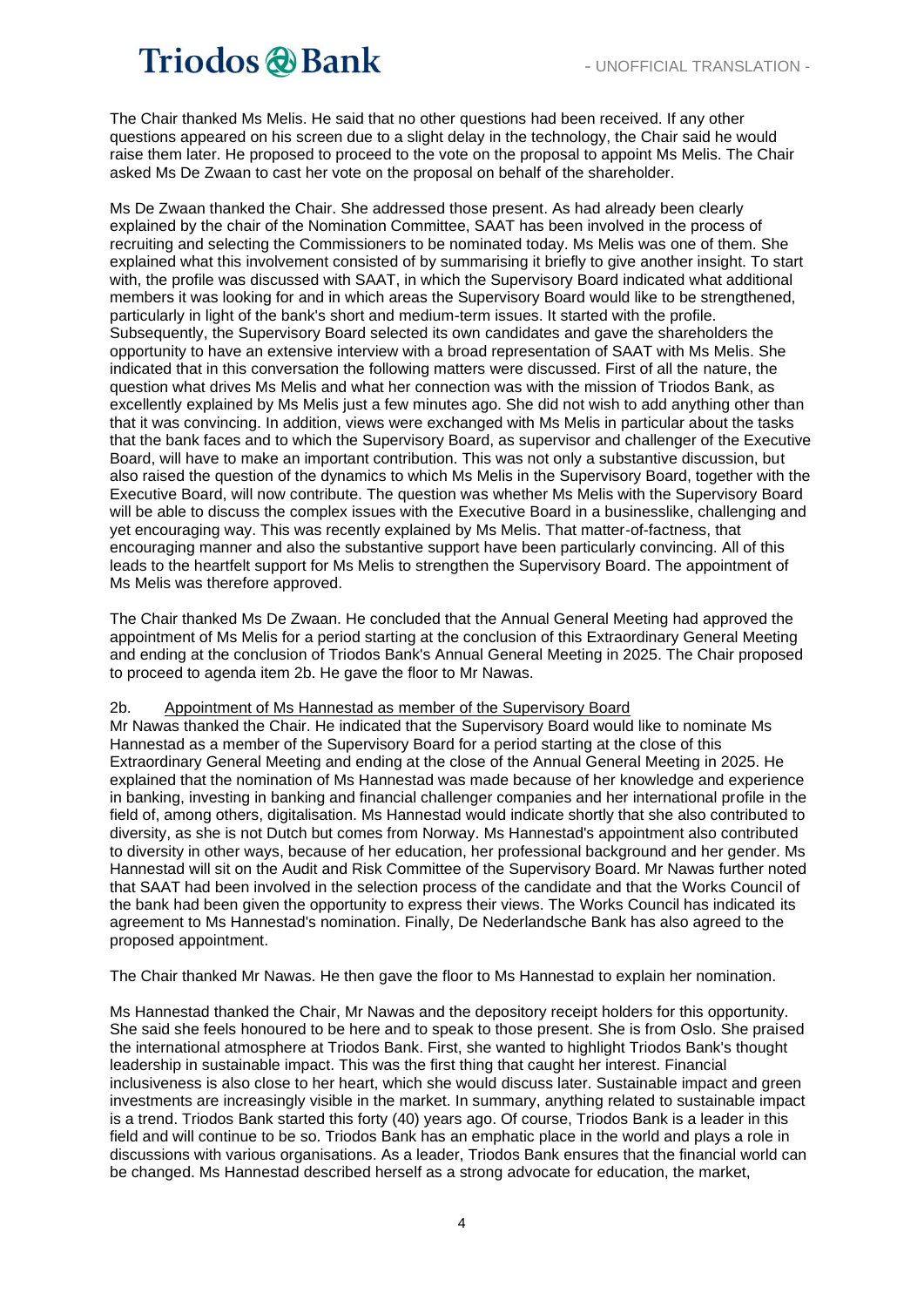customers, communities, communication and especially thought leadership. The products and services offered make an impact around the world in a sustainable way. Financial inclusion is a theme close to her heart. She works closely with fintechs and comes from Scandinavia where fintech is big. In Africa, South-East Asia and Latin America, there was a lot of work to be done to make banking possible for people without banks. Here, services must be offered that are sustainable for customers in every respect. She has working experience with global stakeholders, such as the World Bank and the World Economic Forum, which she still believed are leading the way in working with Triodos Bank on sustainability. The digital transition is an important issue for her. She has been working on this all her life and calls herself a change agent. She worked for ten years for Nordea, the largest bank in the north. There has been a change there, a digital transition, for which the best possible solution had to be offered. She has sat on a number of boards, where one of the main topics of discussion is the financial transition, something that is ongoing. The many regulations affect the entire market, including Triodos Bank, the international directors and strategic builders of companies. She is keen to contribute, whether it is small fintechs or big banks looking to grow. In that respect, she would like to help Triodos Bank grow. People and culture is also an important topic for Ms Hannestad. This has been Triodos Bank's success so far and will only become more important. The financial world is changing and so will Triodos Bank, as the ecosystem changes. Maintaining thought leadership is crucial. The world needs Triodos Bank, more today than it did forty years ago. Triodos Bank has forty years of experience that can be leveraged to remain the thought leader in sustainable impact. Ms Hannestad said she was looking forward to the continued development of Triodos Bank and its mission, which she values highly. She appreciates being a member of the Supervisory Board for the coming years and thanked the attendees.

The Chair thanked Ms. Hannestad. He indicated that there would be an opportunity for questions. A question on this appointment was submitted in advance by Mr Matheu in Barcelona. *"Would Ms Hannestad like to explain her position on the suspension of trading in depositary receipts?"*

Ms Hannestad indicated that this was an important question. Perhaps it is even the most important question for the Supervisory Board. She said that this was being worked on. This point had been discussed in all meetings she had attended, including with the CEO. Hopefully it would be resolved soon. The timing is important here. The ecosystem has to be in order. She promised to do everything in her power to ensure that this will be resolved properly for the benefit of the depository receipt holders.

The Chair thanked Ms Hannestad. He indicated that there was an opportunity for further questions, so there was a thirty second wait. No questions were received via the digital channel. The Chair proposed to proceed to the vote on the proposal to appoint Ms Hannestad. He thanked Ms Hannestad.

Ms De Zwaan thanked the Chair. She indicated that, just as has just been explained with regard to the nomination of Ms Melis, SAAT has been involved in the recruitment process and with the profile. She said that she did not want to dwell on this now, but she did want to talk about the talks that SAAT held with Ms Hannestad in a broad composition. Those present may have noticed that Ms Hannestad gave her explanation not from paper, but from her iPad. She could not give a clearer connection to direct digitalisation in this meeting. This topic of discussion has of course been the exchange with Ms Hannestad at length. The themes of digitisation and the international playing field have been key together with the question of what contribution Ms Hannestad can make to the dynamics of interaction with the Executive Board. These two themes, digitisation and the international playing field, were the themes on which Triodos Bank will be taking steps in the coming years, and on which it would need to make far-reaching decisions. It was important what kind of discussion partner sits on the Supervisory Board to determine the extent to which the Supervisory Board as a whole can connect to these themes and also challenge the Executive Board. Ms. Hannestad had certainly convinced us of her knowledge, experience and competences to effectively bring these themes into discussion, so that the themes will actually be taken forward by this bank from a managerial and supervisory perspective. That is what it is all about. For this reason, SAAT warmly welcomed Ms Hannestad's nomination and approved of her appointment.

The Chair thanked Ms De Zwaan. He concluded that the Annual General Meeting had approved the appointment of Ms Hannestad for a period starting at the conclusion of this Extraordinary General Meeting and ending at the conclusion of the Annual General Meeting of Triodos Bank in 2025. The Chair proposed to proceed to agenda item 3.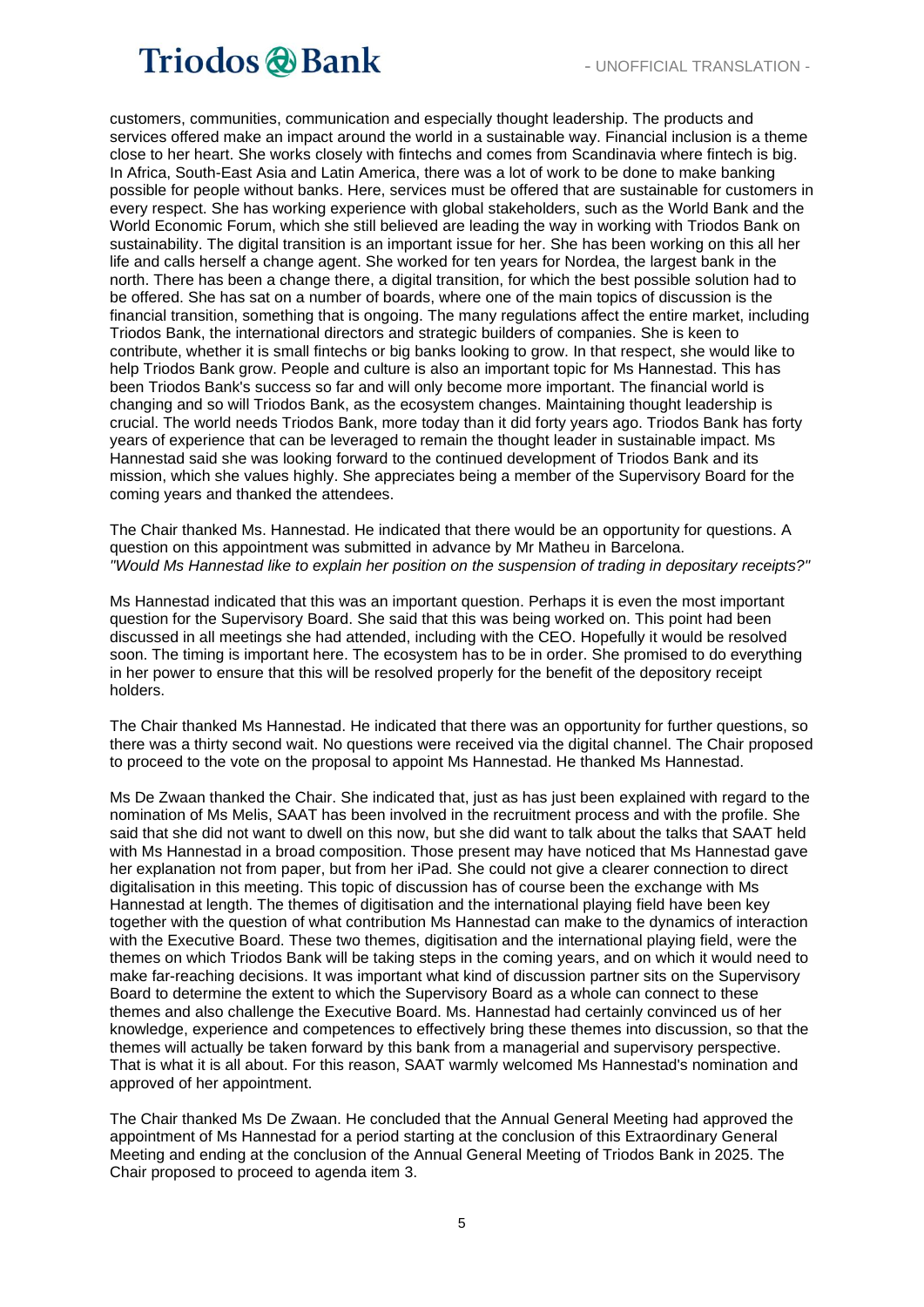#### **3. Notification of intended appointment of Mr Minnaar as member of the Executive Board**

The Chair indicated that in the General Meeting of 21 May last he announced that the position of Chief Operating Officer had been split after Ms Banga's departure, to enable the Executive Board to give due consideration to all priorities. As a result, two vacancies had been created: that of Chief Operating Officer and that of Chief Commercial Officer. To fill these roles, an internal recruitment process was initiated and two internal candidates were selected. The Chair then gave the floor to Mr Nawas as chair of the Nomination Committee to explain these proposed appointments.

Mr Nawas expressed his gratitude to the Chair. He indicated that after this meeting, the Supervisory Board intended to appoint Mr Minnaar as a member of the Executive Board of Triodos Bank, in the role of Chief Commercial Officer, abbreviated to CCO. The appointment will be for a period of four years with the possibility of reappointment in line with the Corporate Governance Code. In accordance with the provisions of the law and Triodos Bank's articles of association, the Supervisory Board notified the Annual General Meeting of this intention. Mr Minnaar will receive a remuneration that is in line with the remuneration policy determined by the General Meeting. This policy is available on the Triodos Bank website. De Nederlandsche Bank has approved the proposed appointment and the Works Council has issued a positive advice regarding this appointment.

The Chair thanked Mr Nawas and gave the floor to Mr Minnaar to introduce himself.

Mr Minnaar thanked the Chair. He greeted the people on the other side of the screen. He indicated that he would like to say a little more about himself. He had been working in the financial sector for over twenty-five (25) years now and had started in the mid-1990s at parts of the ING Bank and the Postbank. It was also during this time that he met his girlfriend Annet. She has now been his wife for almost twenty years and is the mother of their two children. Around that time, there was a lot of talk about the strong need and desire to work in a developing country. For her, it was because of her background with human rights. For Mr Minnaar, it was because he had already worked in a developing country during his studies, namely in Indonesia. This was an internship at Unilever, where he saw that the image he had of developing countries was actually not correct. He grew up in the 70s and 80s with the image of famine in Ethiopia, which could be prevented by donating. During his internship and subsequent travels, Mr Minnaar experienced a world in which he saw very enterprising people. People who were 99% the same as those attending this meeting from behind their screen, but who lived in an environment where there were many barriers. When there is no access to good education, healthcare facilities are poor, it takes more than a year to register a company with the local Chamber of Commerce and banks do not play their role sufficiently, it is difficult to manage one's personal life well, let alone to grow a business. That is where the idea arose to make a contribution. Mr Minnaar and his wife agreed to go to developing countries and that one would follow the other in doing so. He became the one to follow at the end of 2000, because she got a job at the United Nations at the Human Rights Office in Cambodia. He arrived there without a job, learned the language and started volunteering with an international NGO. After about six months, he got his first contract with the IFC, the International Finance Corporation. This is the private sector arm of the World Bank. A development bank that aims to remove barriers and invests itself to set an example, to attract other, more commercial investors. Mr Minnaar and his wife have lived and worked there for six years with great pleasure. Of course, this also caused difficulties at certain times, but he looks back on this period as something he would never have wanted to miss. At the end of the period, they were ready to return to the Netherlands and had also become parents to a daughter, while the second daughter was on the way. Mr Minnaar already knew Triodos Bank from a joint investment in Cambodia. That is how he came to join Triodos Bank, where he first continued his work in developing countries. Some of those present may be investors in the funds managed by Triodos Investment Management. He indicated that those present might know him as fund manager of Triodos Fair Share Fund, a position he held for seven years. Mr Minnaar said that his real passion was developing countries. After about eight years, however, he decided to explore another sector and became Director of Energy and Climate. This has always been a very important sector for Triodos Bank, which has led the way for six years in terms of the number of deals done in this clean energy sector. For Mr Minnaar this means a new growth path. Getting to know a new sector and eventually broadening out on his own. That was also the moment when Triodos Bank saw it could do more with him. Mr Minnaar then joined the Executive Board of Triodos Investment Management in 2017. In 2019, he became its chair. He has actually worked in the financial sector all his life. First at commercial banks, then at a development bank and now at Triodos Bank. The reason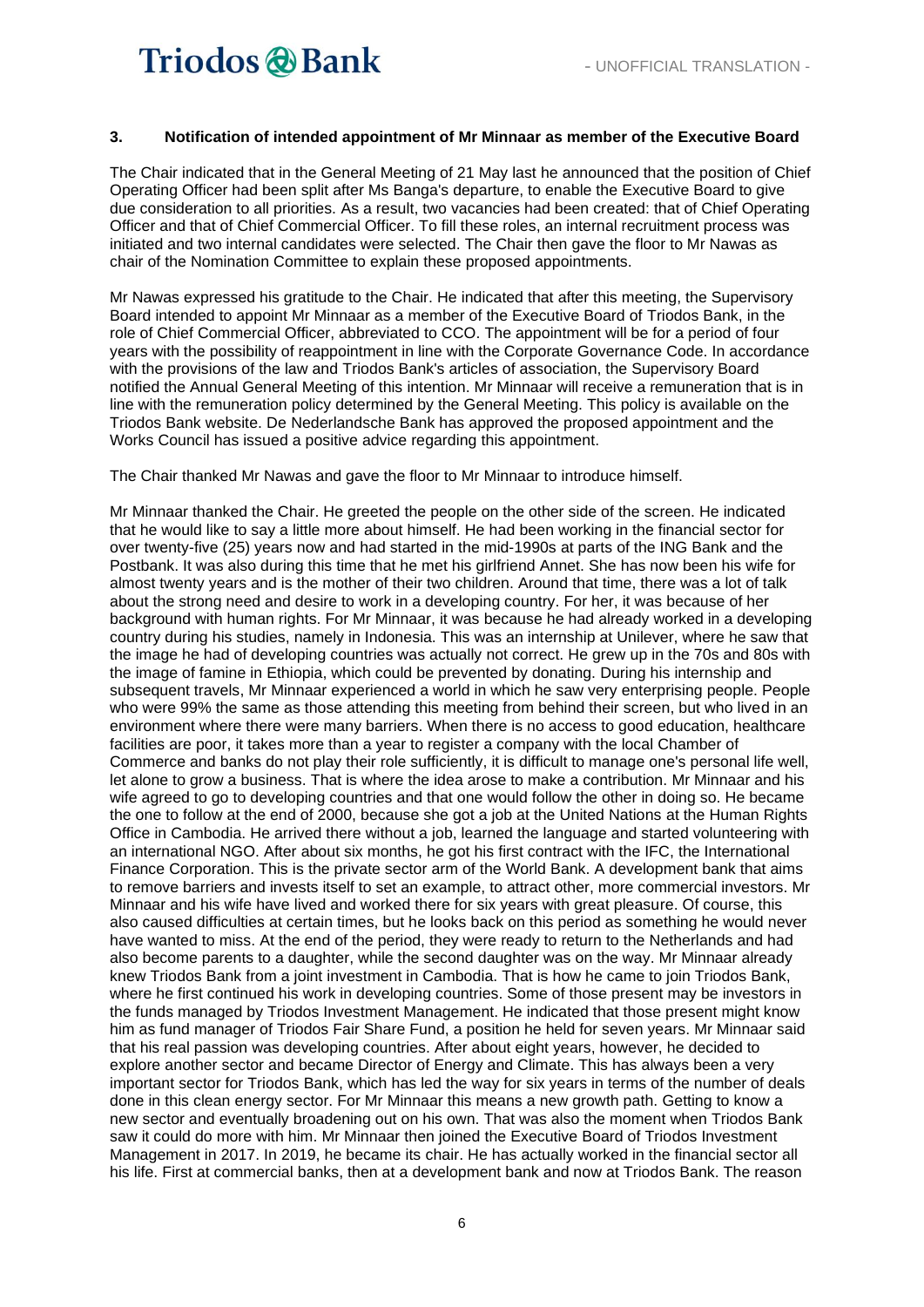he feels so comfortable here is because Triodos Bank is 100% about impact and at the same time 100% a commercial organisation. It is this combination that made it so powerful. That is why he is looking forward to taking on a new responsibility as CCO of the bank. He sees the challenges, including those related to increasing regulation, but also the tradability of the depository receipts and access to capital for the bank. This will be discussed further later in this meeting. At the same time, he also sees the opportunities that Triodos Bank has by actually being more relevant than ever. He mentioned that we live in a world where the climate problem is far from being solved. There are big problems about how to deal with the land and biodiversity. Inequality has risen during the coronavirus crisis. These are themes he would like to personally engage with, that Triodos Bank prioritises and where the bank can remain a leader. Firstly, by showing how it can invest and create products around that, and secondly by engaging with civil society and politics to ensure that those changes happen faster. Mr Minnaar expressed the hope that his analytical and strategic skills could contribute to this. There is also, of course, the opportunity to reinvent Triodos Bank on the basis of its current mission, for which it is important to get everyone on board. These are things he thinks he can add to the Executive Board and for which he wants to put his heart and soul in the coming years. He thanked those present.

The Chair thanked Mr Minnaar. The Chair stated that there will be no vote on this item at the meeting. However, an opportunity to ask questions was then offered. No questions had been received in advance. The Chair looked at his screen to see if any questions would appear. After this interesting introduction, the Chair said that he imagined many people would like to have a conversation with Mr Minnaar. He said that such an opportunity would surely arise, but at the moment there were still many things to do in this meeting. The Chair noted that there were no questions at this time. The Chair proposed to proceed to agenda item 4.

#### **4. Announcement of the intended appointment of Mr Kronemeijer as member of the Executive Board**

The Chair stated that item 4 on the agenda was the notification of the intended appointment of Mr Kronemeijer as member of the Executive Board. He gave the floor to Mr Nawas to explain.

Mr Nawas said that after this meeting the Supervisory Board intended to appoint Mr Kronemeijer as member of the Executive Board of Triodos Bank, in the role of Chief Operating Officer, abbreviated to COO. The appointment will be for a period of four years with the possibility of reappointment in line with the Corporate Governance Code. In accordance with the provisions of the law and Triodos Bank's articles of association, the Supervisory Board had informed the General Meeting of this intention. Mr Kronemeijer will receive a remuneration in line with the remuneration policy that had been approved by the General Meeting. This policy is available on the Triodos Bank website. De Nederlandsche Bank has approved the proposed appointment and the Works Council has issued a positive advice regarding this appointment.

The Chair thanked Mr Nawas for his comments. He gave the floor to Mr Kronemeijer to introduce himself.

Mr Kronemeijer thanked the Chair and addressed those present. He said that he was calling in from home, as he had caught a bad cold. When, after secondary school, the time came to choose a course of study, he went to study physics. Like many eighteen-year-olds, he did not really have an idea at the time of what he wanted to become later. Apart from the fact that he liked physics, he had always wanted to understand the connection between things, it was music to his ears that physicists could be employed in all kinds of positions in society, as it was said at the time. In that tradition, he ended up in the world of information technology after his studies. Because banks, as Wim Duisenberg once said, were a big computer with a marble hall in front of it, he ended up in the banking world via Friesland Bank. In 2013, he made the switch to Triodos Bank, where he is now being nominated for the position of COO. He explained the reason for the nomination. He sees and saw it as a privilege to work for an organisation that tries to do the right thing in all its capillaries, to work for a better and sustainable society and as a bank to make the money work in this direction. He said that he constantly asks himself if everything is done well and the answer to the question is of course 'no'. However, the fact that Triodos Bank wants and tries to take the consequences for customers, colleagues and society into account, makes working at Triodos Bank very special for him. He has always enjoyed looking beyond the boundaries of his own domain. Just as physicists are taught to look beyond their own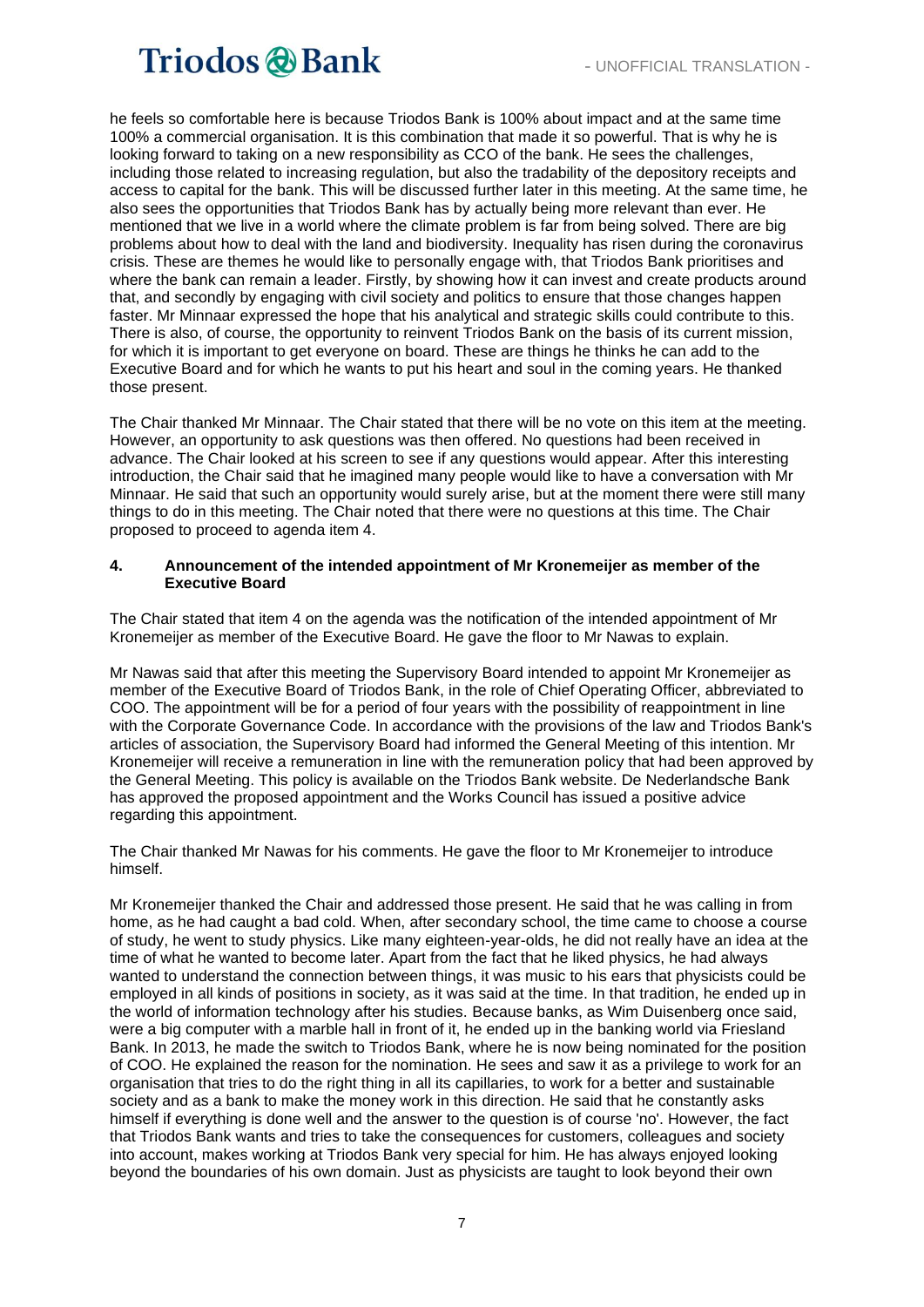boundaries. He said that he will put this broad background to good use in the time ahead. There are major challenges, such as the tradability of the depository receipts, increasing internal effectiveness and efficiency, dealing with the large amount of regulations that the bank faces and continuing to develop services for clients. Opting for the role of COO in this context was a challenge. He said that he gladly accepts that challenge, together with his colleagues on the Executive Board, the Supervisory Board and SAAT. He knows that with motivated employees, involved depository receipt holders, customers and shareholders and in the interest of the healthy future of all, it must be possible. He thanked those present.

The Chair thanked Mr Kronemeijer and wished him a speedy recovery from his cold. He could imagine that Mr Kronemeijer is also someone who the attendees would like to get to know better and in person. There will be time for that, but for now the opportunity was given to ask questions to Mr Kronemeijer. He checked his screen to see if any questions appear. For the time being, there were none, but he said he would wait a little longer. The Chair closed this agenda item and moved on to agenda item 5.

#### **5. Strategic considerations for access to capital and suspension of trading in depositary receipts**

The Chair informed the meeting that, as announced, the Executive Board will today provide an update on the strategic considerations around access to capital and the suspension of trading in depositary receipts. He gave the floor to Mr Rijpkema, CEO.

Mr Rijpkema thanked the Chair. He greeted those present and thanked them for attending the Extraordinary Meeting of Shareholders. He indicated that, although a digital meeting, it was nice to be able to meet those present today in his new role. Despite all the coronavirus restrictions, he said that you had been able to make a good start in the past months, partly due to the good handover by his predecessor, Mr Blom. Mr Rijpkema has meanwhile visited all Triodos countries virtually, spoken to many motivated colleagues, met inspiring customers and got a good picture of the bank. He said that this has not left him unmoved, he is truly enthusiastic about the bank and the positive impact it achieves with and for its customers. From his start at the end of May, the capital strategy and a solution to the non-tradability of the depository receipts have been among his top priorities. As indicated at the half-yearly figures presentation, it is desirable to take a decision this year on the solution to be adopted. His intention today was to inform about the different possibilities considered to best address the current situation. Although he had been with Triodos Bank for a relatively short time, he fully understands the disappointment about the current suspension and also understands that many questions have been asked about it. He can assure you that finding a structural solution is and will remain one of the main priorities, in addition to, of course, providing information about it. In that context, he wanted to share with those present today where Triodos Bank stands on the road to a balanced solution and how it fits in with its mission. He said that he was happy to update those present on the ambition of the mission, the current state of the bank, the limitations of the current depository receipt trading system and the options for a future solution. Since its foundation in 1980, the aim of Triodos Bank had been to help create a society that protects and promotes quality of life and human dignity for all. The bank believes that the conscious use of money is a catalyst for sustainable and lasting change. This is what everyone believes: the customers, the investors, the certificate holders and the colleagues. They are all driven to use money consciously in ways that add cultural value and benefits people and planet. By doing so, they contribute to changing the world for the better. He emphasised a few key elements. The depository receipt holders, the customers and the employees want to be part of a bank, a movement, that aims to bring about positive change. With their investment, depository receipt holders make it possible for Triodos Bank to achieve this ambition. By focusing on the impact-risk return, the horizon is inherently longer term. Triodos Bank takes a positive, holistic view of systemic value creation, rather than a purely financial risk-adjusted business model that is still more traditional in banking and often ignores externalities and costs. Triodos Bank is a leader and wants to stay one. Change finance and finance change. As could be seen on this slide, there is much to be proud of. Much positive change has been achieved. There are two other essential elements he wanted to emphasise. Triodos Bank has established strict business principles, lending criteria and minimum standards to safeguard its mission. These are applied by employees with indepth sector expertise. The employees are intrinsically motivated and committed to the mission. It has always been a case of financing the right things in a responsible way. That means a financially stable and operationally resilient bank that finances sustainable initiatives with a positive impact on people and planet. The challenges that the world faces today and that are crucial for future generations are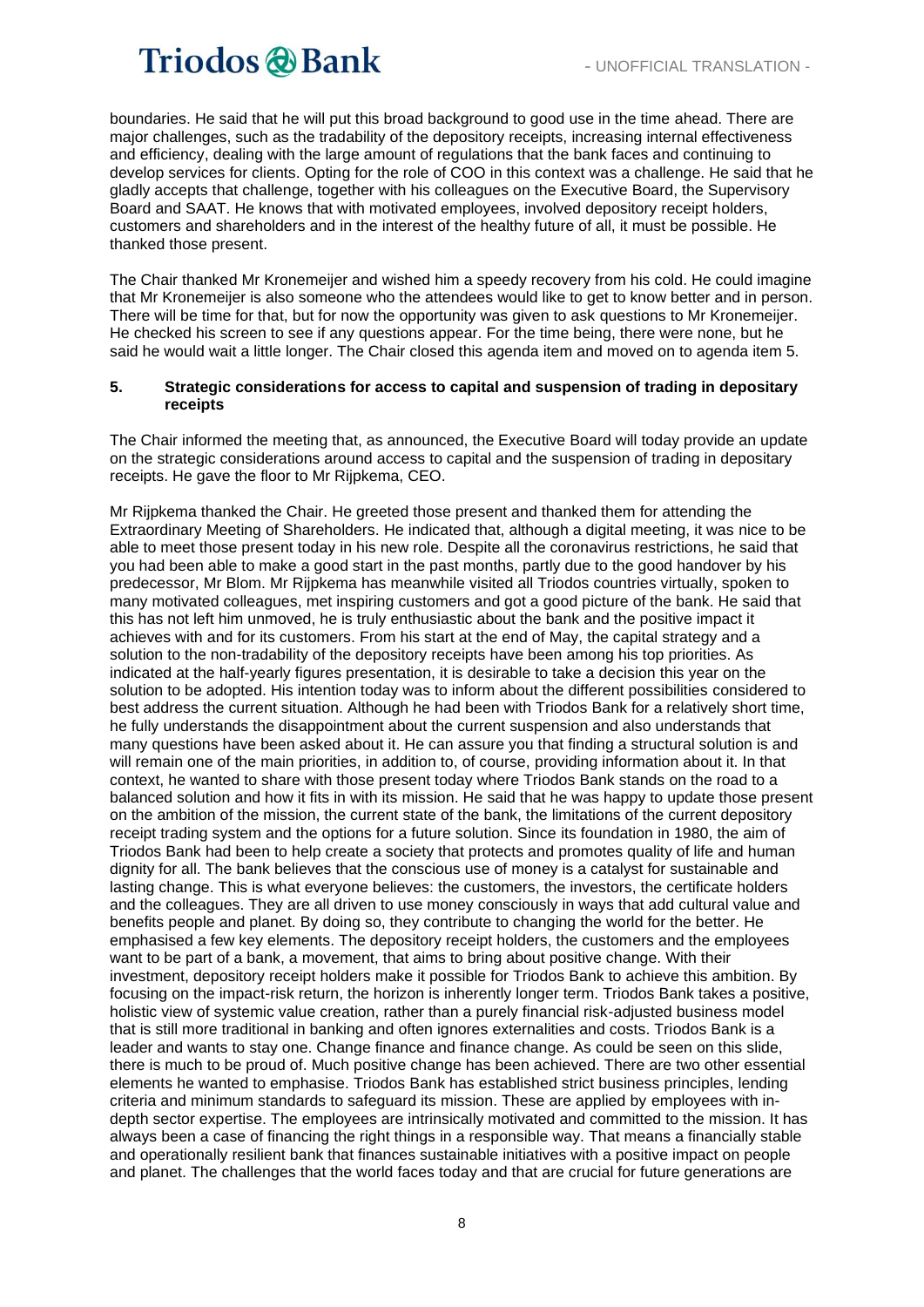perfectly in line with the strategic impact themes. Mr Minnaar already mentioned them: energy and climate; nature and food; social inclusion. Over the past forty years, this had been successfully realised, as could be seen on this slide. Really a big compliment for all employees. The impact is really tangible, as he himself experienced during his recent customer visits. Whether financing wind and solar energy projects, biodynamic agriculture or workspaces for creative artists, he has met clients in all these sectors in his first few months. He regarded it as truly inspiring to see and feel the collective impact. When looking at the challenges facing society, it is no exaggeration to say that the importance of the mission and impact is alive and well. While the mission is more relevant than ever and inspiring change remains necessary, the bank must always be aware that it has chosen to be a bank that can achieve its goals. That choice has consequences for the way we can run the business. Especially since the financial crisis of 2008, society has clear demands for and expectations of banks. To name a few: a healthy financial position and performance; prudent management within the framework of tightened and increasingly specific legislation and regulations; no risk for society and taxpayers; a positive social return instead of 'do no harm'. Triodos Bank, too, must and will continue to meet these expectations, now and in the future. While much has been achieved, and Triodos Bank has grown into a mid-sized bank over the past forty (40) years, it cannot be complacent. It needs to look to the future and consider what is needed to ensure Triodos Bank remains fit for purpose. The question is how the bank remains structurally capable of delivering its mission while meeting the demands and expectations of its various stakeholders. As a sustainable bank, the results are measured in terms of both social impact and financial return. The social impact has grown considerably over the years, as could be seen on the previous slide with all the measurable impacts. He indicated that he will not bother those present with all the details of the various impact figures, but that he was enormously proud to see how much positive change is being created together on the chosen strategic impact themes. The bank wants to continue and increase its social impact. To do this, it needs a solid and lasting capital base that ensures sustainable, good financial results. Building on all the achievements of the past, he expressed his belief that the bank can and should further improve itself. Mr Rijpkema asked for permission to emphasise that the bank was in a good position to actually implement these improvements. The current half year profit of  $\epsilon$  27.5 million, a capital ratio of over 18%, the clear impact, the loyal customers, the motivated employees and, last but not least, the loyal depository receipt holders. All those important factors are in place, and it was up to all of them to take the right steps to continue fulfilling its mission. Triodos Bank has the drive to do even better. Mr Rijpkema expressed his conviction that there was room for improvement. Efficiency and the use of capital need to be further improved. Not only to meet the expectations of the many stakeholders, but also to ensure that the potential is fully exploited. In order to remain attractive to future investors, both social and financial returns must be sought. In this respect, stricter targets have been set to further improve the ratio of costs versus revenues to below 75% and to improve the return on equity to a range of 4% to 6%. Mr Rijpkema heard those present reflect on how this could be achieved. It would be going too far for this meeting to explain this in detail now. In short, it is about further streamlining and integrating the activities in the countries where Triodos Bank is active. It is desirable to further optimise the business model and allocate capital to more profitable activities. Digital capabilities will be strengthened, potential partnerships in certain areas explored, and more, all with a view to strengthening the ability to continue to make a positive impact in the future. He acknowledged that this all sounds very businesslike, but at the end of the day, Triodos Bank is a bank. It needs to be ensured that, as a healthy bank, it can achieve this mission. Pursuing its mission as a bank requires good financial results and good and continuing access to capital. Capital, as everyone knows, is a crucial prudential requirement for a bank and the basis for lending money to customers. The current system of raising the capital needed to operate the business has served the bank well for over forty years. Thanks to this support, the company has grown and made a positive impact year after year during that time. Recently, however, magnified by the global COVID-19 pandemic, it has become apparent that the current depository receipt trading system is running up against its own limits, illustrated by the current suspension of trading. Mr Rijpkema asked why this is happening and what the limitations of the current system are. He mentioned a few. The current community of depository receipt holders, over forty-three thousand five hundred (43,500), has a variety of reasons and life events that can give rise to selling decisions. An individual depository receipt holder's desire to sell is difficult to predict in terms of timing and is not always matched proportionally by new depository receipt holders wishing to purchase depository receipts. During the pandemic we experienced a significant imbalance between supply and demand for depository receipts. After the first suspension in March 2020, we were able to reopen trading for some time later that year. However, at the beginning of this year, trade had to be suspended again. Supply and demand could no longer be balanced within the current system. As a bank, the possibility of repurchasing depository receipts itself is currently limited by banking regulations to 3% of the so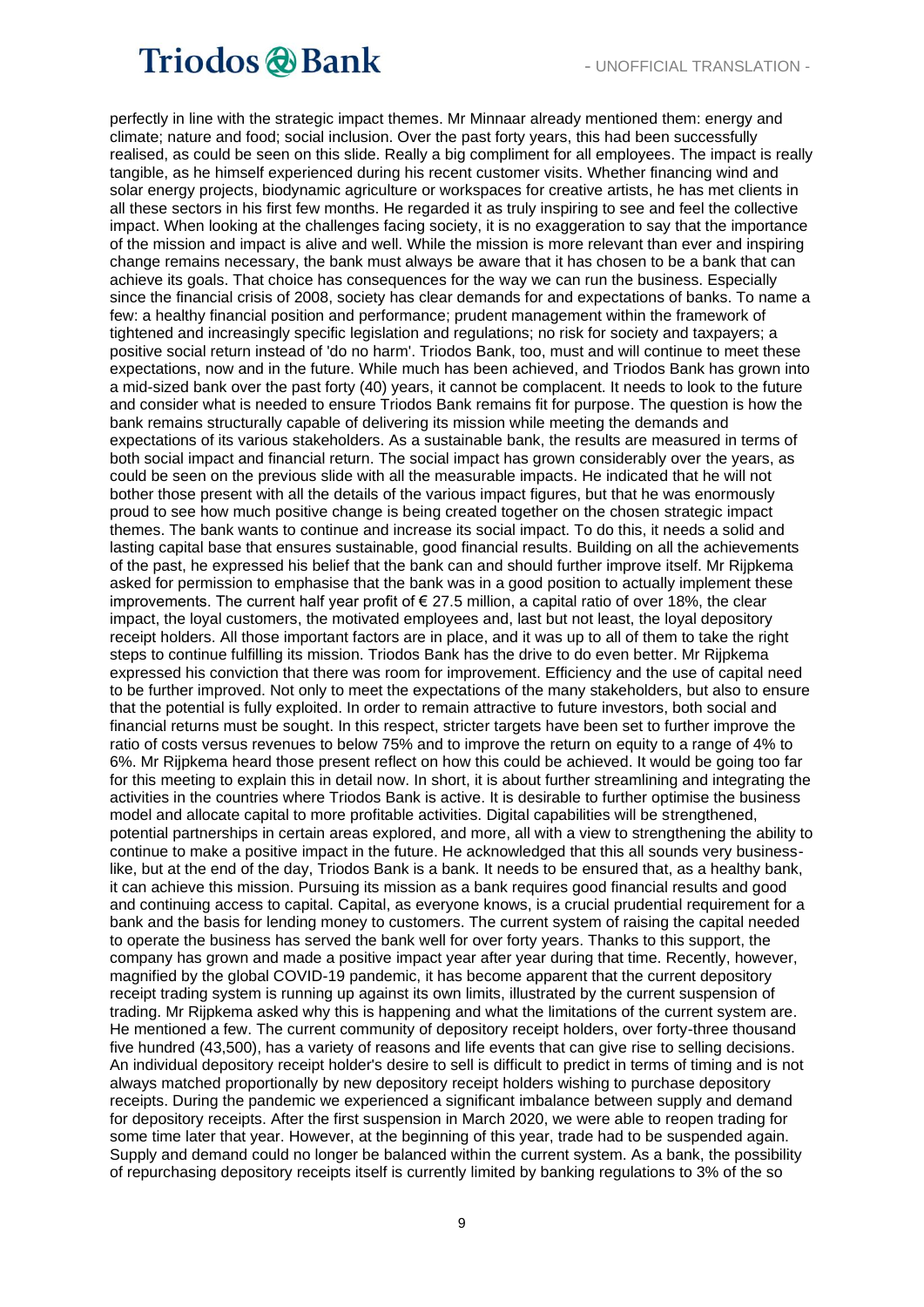called CET1-capital, i.e. the depository receipt capital. This limitation is also the answer to the question why the bank cannot simply buy back more depository receipts itself. This is simply not allowed to exceed the 3% mentioned above. This 3% buffer was not sufficient to absorb the imbalance between supply and demand. The current trading system is based on the desire to base pricing on the bank's so-called intrinsic value, or net asset value, and has functioned well for a long time. During the current imbalance between supply and demand, the consequences of the lack of a self-regulating mechanism to balance supply and demand, such as with variable pricing, are being experienced explicitly. In this context, it is also relevant to note that for certain customers in certain countries, direct purchase of depository receipts has become less easy due to additional legislation. The legal requirements for capital have increased further after the financial crisis and are not expected to decrease. Access to new capital will continue to be needed to continue to do business and grow. At the same time Triodos Bank also wants to ensure better tradability for its depository receipt holders. These changed market and investment conditions lead to the conclusion that the current trading system has reached its limits and needs to be adjusted. For example, if necessary, access to new capital can be organised and the trade in depository receipts can be improved. This is in the interest of everyone involved with Triodos Bank. Mr Rijpkema asked what had been done so far and where the bank stood in this process. The question of how to ensure a healthy capital base in the future was approached from a multistakeholder perspective. This helps to ensure that decisions are made based on the interests of all stakeholders, that the next step will enable the bank to continue to make an impact and to pursue its mission. Attention was therefore being given to strengthening and diversifying the capital base, including resolving the current issue of tradability of depository receipts. In order to diversify the capital base, the possible issuance of a green bond is currently under consideration. A decision on this is expected soon. It would allow the bank to increase its impact while working on a solution to the current depository receipts situation. In order to further strengthen the capital base and maintain access to new capital, a range of alternatives have been analysed, from accepting the current standstill situation and maintaining the current depository receipts trading system to modifying or completely reconsidering it. The interests of all stakeholders are of course taken into account when exploring different options. Triodos Bank serves a broad community and it is the task of Triodos Bank to balance these interests, as was shown in this slide. This weighing up is done on the basis of a number of criteria. Mr Rijpkema indicated the criteria that were used to assess the options. The criterion is how it facilitates Triodos Bank as a bank in pursuing its mission. The criterion of how it helps to improve access to capital. The criterion of how it helps to improve the tradability of depository receipts. In addition, Triodos Bank will ask at least the following three questions in the eventual implementation of the option it ultimately chooses. The first question is whether the market conditions allow the implementation at that time. The second is whether Triodos Bank is ready, and any required permissions had been obtained. The third question is whether there is sufficient market interest at that time. Of course, there are many options to consider. Numerous options have been examined in the past period. There are a few variables that can be used to adjust the current depository receipt trading system. One element that the bank emphatically does not want to touch is the mission! This is not up for discussion. On the contrary, everything that is considered, everything that is done and everything that is worked for must ultimately contribute to the ability to create positive impact for people and the planet. What can be considered, however, is changing the price mechanism for depository receipts. This could introduce a supply and demand mechanism that would bring supply and demand more into balance. Another lever that could be used is the extent to which the trading system is open to third parties. Mr Rijpkema asked whether the Triodos community was willing and able to take on the current challenges and solutions on its own or open itself up to investors from outside the Triodos community. A wide range of possible directions has been explored recently. It has become clear that the following routes are the most realistic. Standstill, accept the current status quo and leave the current depository receipts system unchanged. In short, do nothing at present and wait if, and until, circumstances change. It has to be accepted that during this period no trading in depository receipts is possible and after some time the ability to make more impact and to pursue the mission may decrease. It is not known how long this may take. Another possibility is to trade on the basis of flexible pricing determined by supply and demand of the depository receipts at any given time on a closed community platform, also known as a multitrading platform. He said he would come back to this later. Or trading on the basis of flexible pricing, again determined by supply and demand for depository receipts at any given time on a public trading platform, where the outside world is invited to participate, i.e. other private and institutional investors. In concrete terms, this could be, for example, a listing on a public market such as Euronext. All options based on the current depository receipts trading system will continue to be subject to the 3% trading space limitation, which makes them difficult if not impossible to apply. It is no longer likely that the current depository receipt trading system will be able to structurally balance the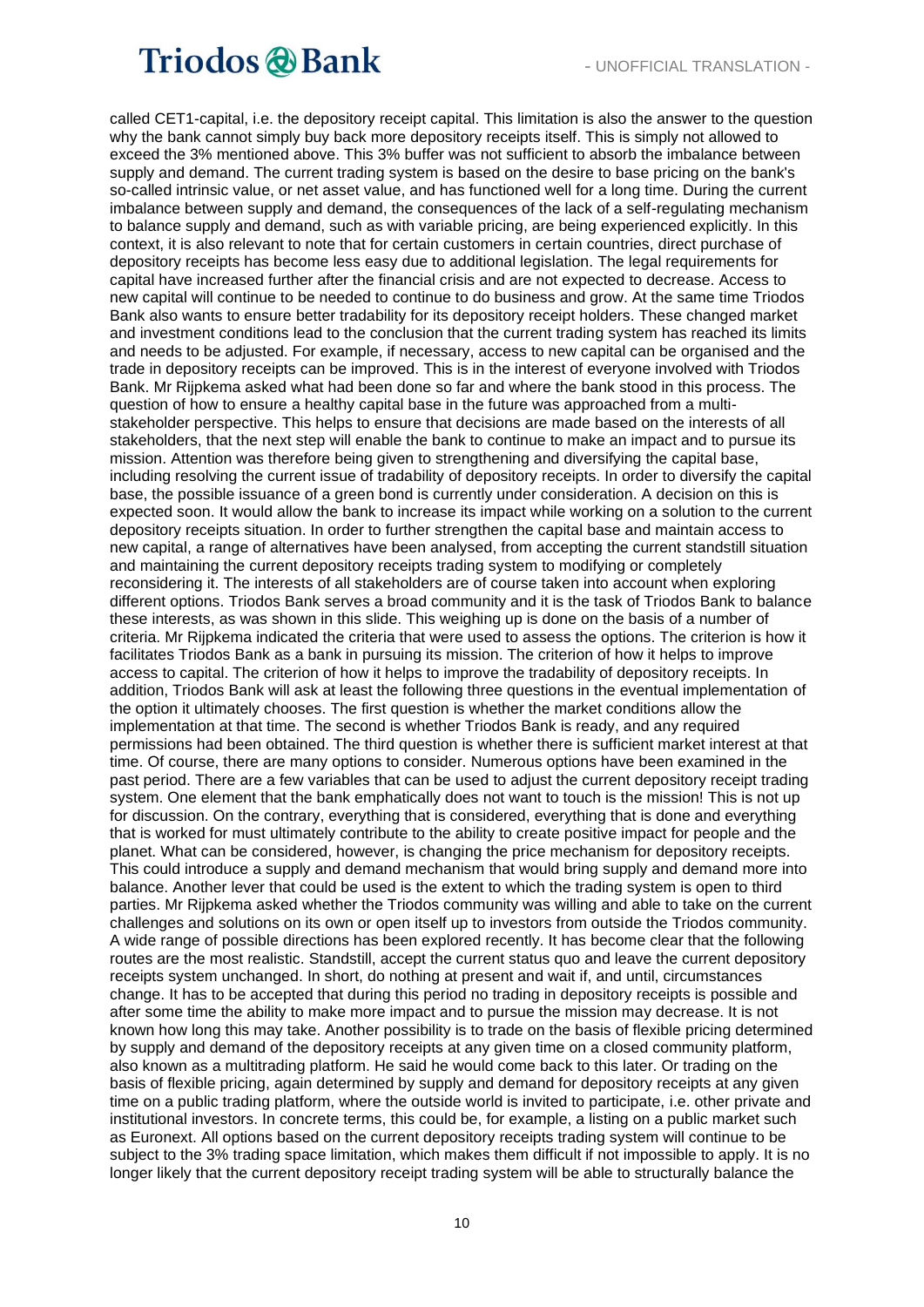selling pressure created by life events of depository receipt holders or for other reasons with sufficient demand for depository receipts at net asset value at all times. Triodos Bank therefore considers that accepting the current status quo situation is not a structural option for the longer term. The most realistic way to find a suitable solution for the current situation is to open the depository receipt system for trading on a regulated market and to add the supply and demand mechanism in a regulated manner. To be clear, Triodos Bank itself is not allowed to do this now. Improving tradability therefore only seems possible by introducing a flexible price system on a regulated market. This will be the first focus of attention. The current system was also designed to protect Triodos Bank from so-called outsiders who might want to buy influence in the bank. Trading on an external platform, such as a public market listing, therefore requires that it can continue to be guaranteed that the bank's beneficial owners will not be given exclusive decision-making powers and therefore that the mission will be safeguarded. It is considered possible, if additional protective measures are taken, to protect the independence and the mission. In the next phase, these two options will be further elaborated and assessed, inter alia, on the criteria below. Further elaboration and detailing must of course take place. The question is what investments are needed. The question is what the feasibility is from an operational perspective and from an IT perspective. The question is what the feasibility is from a legal and a regulatory perspective. Finally, the question is what is appropriate for Triodos Bank. Both facilitation of trading and access to capital can be achieved through listing on either a so-called multitrading platform or on an established public stock exchange. He proposed to elaborate on both options. Facilitating trading on a community-based trading platform provides the opportunity to balance supply and demand for depository receipts on a regulated, semi-closed trading platform. This option can serve as a community solution to provide enhanced tradability. The primary participants on such a trading platform are current depository receipt holders of our bank. In addition, new participants can join in a similar way to how new depository receipt holders can join now. In practice, these will mainly be investors who endorse the mission and are looking for a combination of social and financial return on the money invested. Due to its semi-closed nature, this solution also has a number of uncertainties, for example the size of the trading volume and the price level, as well as a number of limitations, for example a more limited investor base and thus possibly also more limited access to new capital. Considerations that need to be further investigated and weighed against the expected benefits, namely better mission and independence protection and a solution within the existing community of Triodos depository receipt holders. An important question is the extent to which Triodos' own community can and will resolve the current imbalance between supply and demand and also provide access to new capital in the future. The other alternative that is being investigated is listing on a public market. In this alternative, supply and demand for depository receipts can be balanced on a regulated, public trading platform. This option may be of interest to current depository receipt holders because it provides access to a broad group of new private and institutional investors. It could improve the tradability of depository receipts and also provide access to new capital. With this option, investing in the bank is opened up and facilitated for investors outside the Triodos community. The benefits of a public market, potentially greater trading volume and access to a larger number of potential investors, must be balanced against the potential uncertainties, for example the commitment of new investors to the mission and the combination of social and financial returns. This option, of course, requires explicit attention to safeguarding Triodos Bank's mission and independence by looking closely at the legal structure and governance. The elements of time and pricing play an important role in both a community platform and a public listing. As mentioned, pricing in both scenarios will be based on supply and demand. The time element relates to the time needed to implement one of the two options after the decision is made later this year. This will certainly require a period of some 12 to 18 months, irrespective of market conditions and the financial performance of the bank at the time of a possible introduction. In practice, this means that such a solution for the current situation will require quite some time. Mr Rijpkema said that he understands very well that for some depository receipt holders this means an undesirably long waiting period and it is very unfortunate for those depository receipt holders who would like to trade their securities at short notice. Therefore, a number of questions have been received as to whether there really is no solution to partially restore trading earlier. This is a question that is taken very seriously. It is therefore being investigated whether an interim possibility can be found in the form of a notice board, where the depository receipt holders can find each other. As mentioned earlier, the bank itself may not play an active role in balancing supply and demand. Triodos Bank does not have the licence for that at the moment. The bank can play a role in enabling depository receipt holders who wish to buy or sell to find each other. It is then up to them to make a choice about whether to buy or sell. This possible interim and temporary option has all kinds of serious limitations. Mr Rijpkema said he would not trouble those present with this now, but the limitations require serious further investigation and specific solutions. Nevertheless, he explained that he was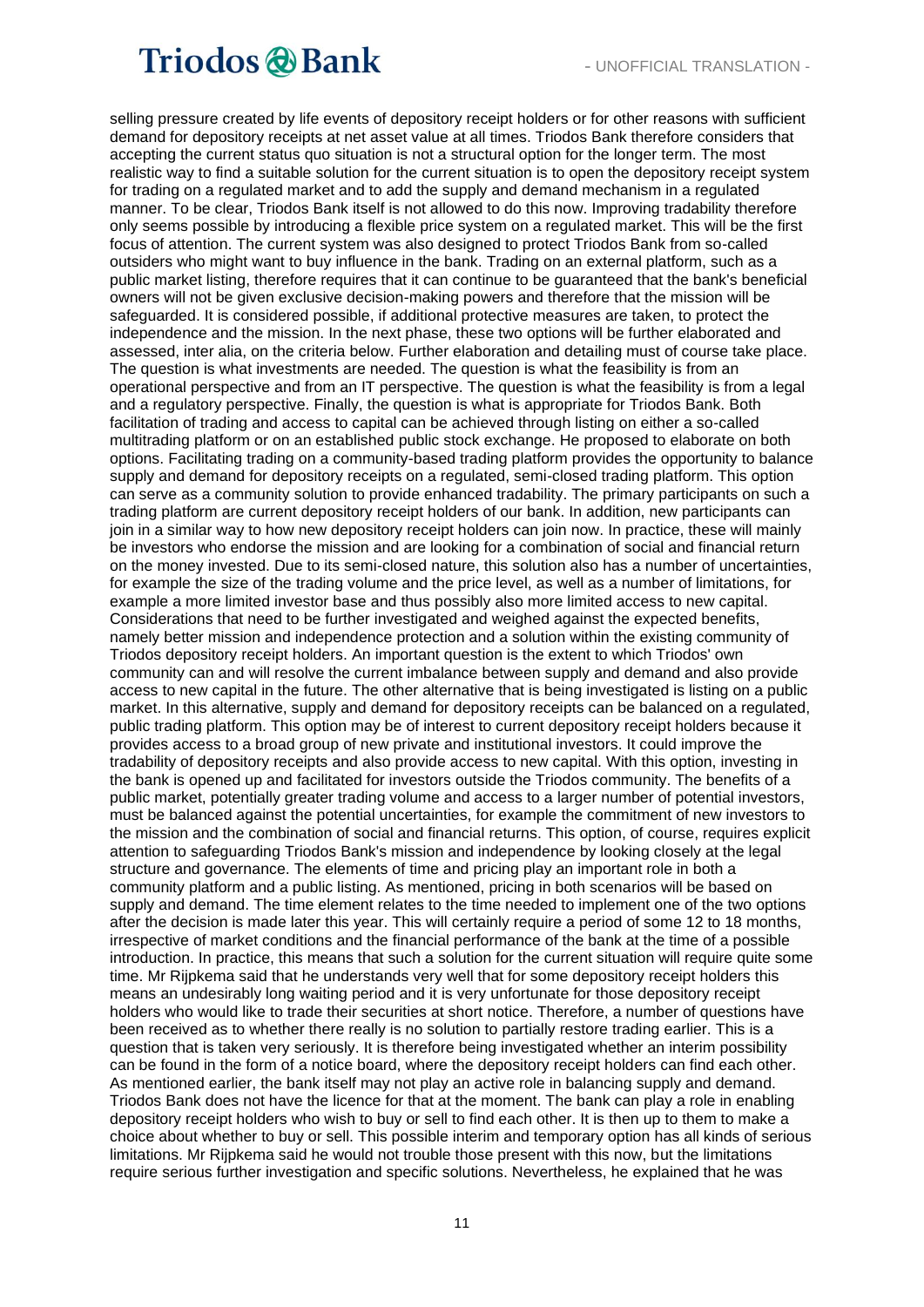telling this with the utmost restraint. While he wanted to share it, without raising too many expectations. He and his colleagues recognise the urgent need of some depository receipt holders to be able to sell as soon as possible and want to leave no stone unturned in finding a workable solution. He asked what the next step should be. Parallel to exploring the possibilities of further strengthening the capital base and increasing the tradability of the depository receipts, work will continue on the strategy to further improve the social and financial performance. Regarding the diversification of the capital base, a decision will soon be made on whether the green bond will actually be launched. Finally, he expected to be able to decide in December whether it was desirable in the long run to list on a community or a public platform. To be able to make that decision, he also wanted to discuss this further. It is an important decision for everyone, and one that has to be taken for the future of the bank. The bank would like to know the opinion of the depository receipt holders, as one of the most important stakeholders. In the coming weeks, country meetings will be organised with local depository receipt holders to listen to their opinions and suggestions and to clarify anything that may have been unclear today. During these meetings, no new information can be presented and no decisions will be taken. However, these meetings are very important in order to enrich the understanding and to help make the right decision based on the right information later this year. The period ahead will be full of energy to work towards a decision that ensures Triodos Bank is, and will remain, able to pursue its mission. A strong and healthy bank that is well-capitalised with well-traded depository receipts and good financial results, ultimately enabling it to continue to create a strong and structural impact for people and planet, now and in the long term. Mr Rijpkema thanked those present.

The Chair thanked Mr Rijpkema. He invited Ms De Zwaan on behalf of SAAT to give a first reaction to the Executive Board's explanation.

Ms De Zwaan thanked the Chair and the Executive Board, who through Mr Rijpkema gave an update on the approach to the issue of the tradability of depository receipts and the bank's access to capital. She wished to briefly update those present on what SAAT thinks of the information, what SAAT has done so far, how it will proceed and where SAAT stands in this situation. Ms De Zwaan stated that it is evident that the current mechanism of trading in depository receipts of Triodos Bank no longer works satisfactorily for the following reasons. The depository receipts can no longer be bought and sold, which is not in the interest of those present. The bank has considerable difficulty in accessing capital, which is not in the interest of the bank's mission and operations. SAAT therefore strongly agreed that the solution the bank is working on should contribute to Triodos Bank's growth as soon as possible, so that its mission and impact continue to be realised, to the tradability of its depository receipts and to diversification of its capital base. SAAT believed that it was extremely important that those present today heard that the bank does not avoid painful conclusions and recognised what needs to be improved. As the Executive Board has said, the bank must guard against complacency and assuming too demanding challenges. That is an important start to creating a solution. As stated, SAAT is pleased that the measures Triodos Bank is working on ultimately have only one goal and that is to ensure the continuation of its mission through a careful and transparent process, which will enable the trading of depository receipts again. SAAT sees that the Executive Board, and also the Supervisory Board, are taking their responsibility in this process, which will lead to a clear choice being made by the bank, although it will still take a few months, but nevertheless this year. SAAT also believes it is important that this choice is made after the bank has carefully, comprehensively and broadly engaged in a dialogue with those present. SAAT is present during this process and will assess whether the quality of the information that the bank collects there is sufficient to actually take that decision. SAAT also introduced a few elements that will be highlighted even more. SAAT insists that there should be room for a temporary solution for the tradability of depository receipts. For a number of those present, the twelve to eighteen months just mentioned needed to arrive and implement a definitive solution, was simply unacceptable. It was emphasised that SAAT endorses the financial objective of a moderate, yet necessary, financial return of between 4% and 6% and agrees that the cost-income ratio should be a maximum of 75% to enable the bank to fulfil its mission in the medium term. SAAT looks forward to the timing of these targets and also expects, as communicated to those present today, that the bank will elaborate on the strategic refinement and the strategic update in terms of achieving the mission of those financial targets and present it to those present in December. Ms De Zwaan said that SAAT keeps itself constantly informed so that it is able to assess whether the bank is taking responsibility. At the General Meeting on 21 May, SAAT provided detailed information on what it had done up to that date. The question now is what SAAT has done since then, namely that there have been two highly practical and extensive meetings with the Executive Board in which the Executive Board informed SAAT of the process. SAAT will assess the information obtained from today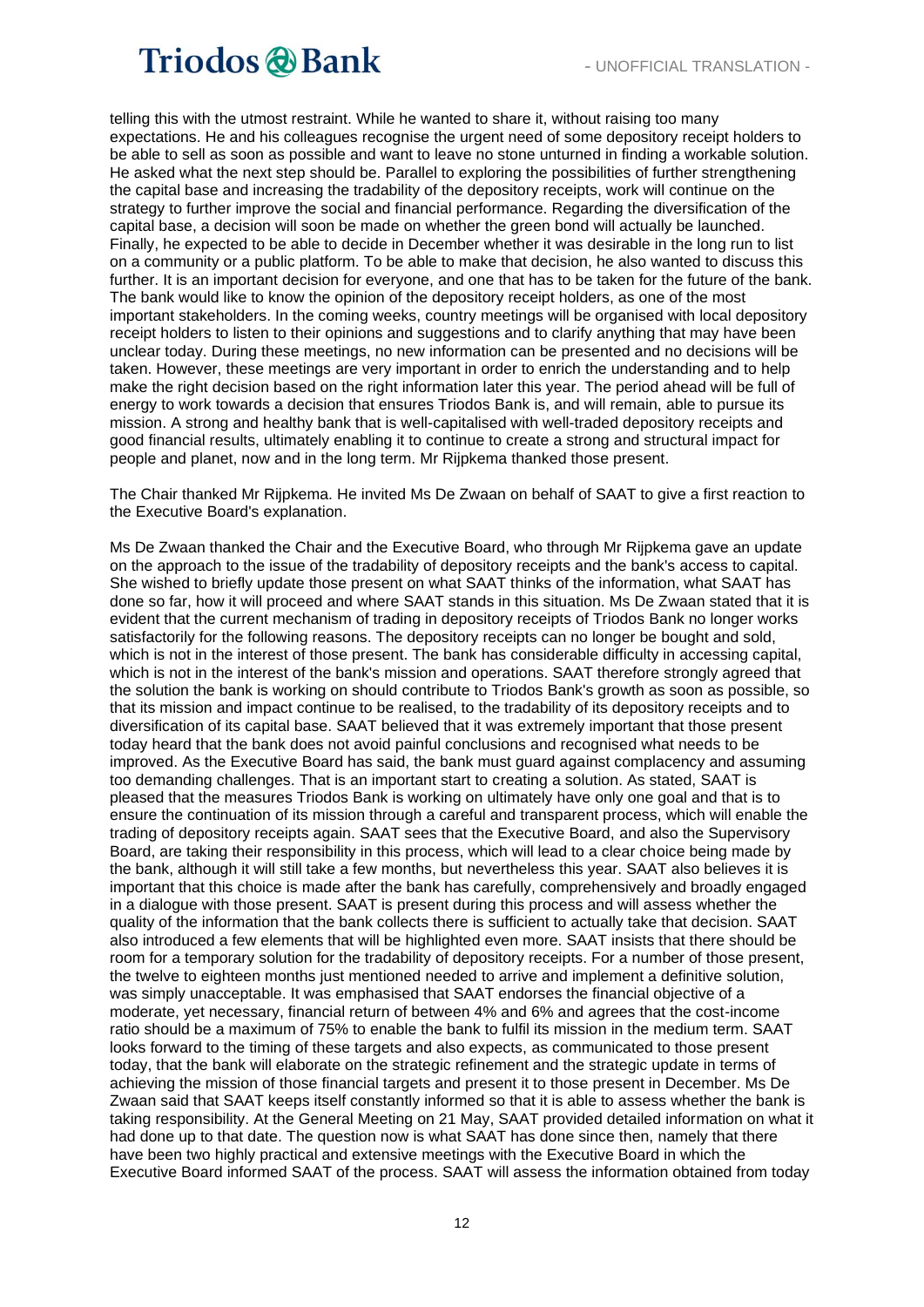and December from the usual three-pronged perspective, which is whether it will enable the bank to permanently achieve the mission, whether the interests of the depository receipt holders are prudently weighed in the decision-making process and safeguarded, which is of course also in the interest of the bank. Ms De Zwaan addressed those present and asked what this meant in practice. SAAT has provided input in the discussions with the Executive Board and asked for attention to be paid to setting up a meaningful dialogue with depository receipt holders in the coming period. In these discussions, SAAT once again asked for attention to be paid to a solution for distressing individual cases, for example by possibly temporarily changing the rules of the game. Depository receipt holders have made very concrete and practical suggestions to this end. Although Ms De Zwaan wanted to name one, Mr Stolk, there were several others. Despite the difficulties involved, SAAT asked the bank to sincerely consider these suggestions. While conceding the need for due care, SAAT also stressed the need for urgency. This situation cannot last too long. SAAT has again - explicitly, because it is completely in line with what SAAT has done in recent years, of course - put a number of themes on the agenda. One of these is the independence of the bank in the service of achieving its mission. This requires capitalisation, which calls for a prudent capitalisation strategy. Diversification of the capital base, a vision of the most logical investor base at present and how they can be reached is needed, which also includes an appropriate financial return. Fair, moderate and yet sufficient to bind all those depository receipt holders and future investors to the bank in connection with the social return they seek in the long term. It comes as no surprise to those who have been following the annual meetings for years and read the annual reports carefully that SAAT has once again drawn attention to the costincome ratio. SAAT said that while it is understood that adhering to regulations costs money, there was no alternative. Ultimately, the bank must able to continue to distinguish itself with a very unique strategy. An updated strategy that also stimulates and challenges future generations of customers, investors and stakeholders to deal with money in their own way. Ms De Zwaan addressed those present and asked how to proceed. She made the following point about this. SAAT has heard that between today and December, a clear plan will be presented for the tradability of the depository receipts with, SAAT hopes, also an interim solution and an approach for the medium term capitalisation of Triodos Bank. Dialogue with the depository receipt holders was essential in this respect. SAAT will be involved in this dialogue and can be contacted. Subsequently, SAAT will discuss with the bank what the input means for the bank's considerations. As said, SAAT insists that attention be given to the strategic choices that go with it. Many of those present asked where SAAT stands in this whole process and how SAAT sees its own role. Ms De Zwaan said that she had nothing new to add other than that she would like to draw attention to this again. SAAT is an involved and active shareholder. A vision of how SAAT does this has been placed on the website. Ms De Zwaan said she did not want to go into details now, as it would take too much time. In summary, it means that SAAT critically and closely monitors the developments of the bank on financial parameters, impact parameters and capitalisation issues. In this year's annual meeting, SAAT reported in great detail how this was done and what the assessment of these parameters was. The report of that meeting clearly states this. For now, Ms De Zwaan emphasised, as is also stated in SAAT's vision, that a real understanding of and insight into the strategic choices the bank makes is requested by SAAT. If these touch the mission of the bank or SAAT has the impression that the depository receipt holders think they touch the mission of the bank, SAAT also wants to have a discussion with the bank about that. Ultimately, this also includes discussing strategy when it comes to raising capital for the bank. Some of those present asked SAAT how it viewed the bank's developments in this light. This question was raised by depository receipt holder Puts, among others. In response, Ms De Zwaan referred, partly owing to time restraints, to what is evident from the analysis of SAAT presented at the General Meeting in May this year. In summary, SAAT said the following there. The bank's mission is more topical than ever, the themes are more relevant than ever and the impact is significant. If the bank wants to remain the market leader and frontrunner in these areas, it also needs to update a number of themes. It also requires the bank to properly set out its ambitions in terms of impact, to make choices beforehand and to report on them afterwards, so that it can discuss with stakeholders whether the right themes are being discussed and the right things achieved. SAAT found that, in terms of the interests of the depository receipt holders, Triodos Bank has always achieved a financial return within the range of its set objectives, albeit at the lower end of that range. It appears that the financial return is also really important to the investors in the bank. SAAT advises that the profitability targets be raised somewhat, which has been endorsed by the Executive Board today. With regard to the bank's interests, SAAT notes that the bank itself shows extremely healthy parameters. Those financial parameters are currently green. The bank has weathered the financial crisis and has managed the coronavirus crisis well and prudently in the sense that the bank has not been affected by this and yet has also helped all customers in a good way. Nevertheless, the tightening of financial targets, as the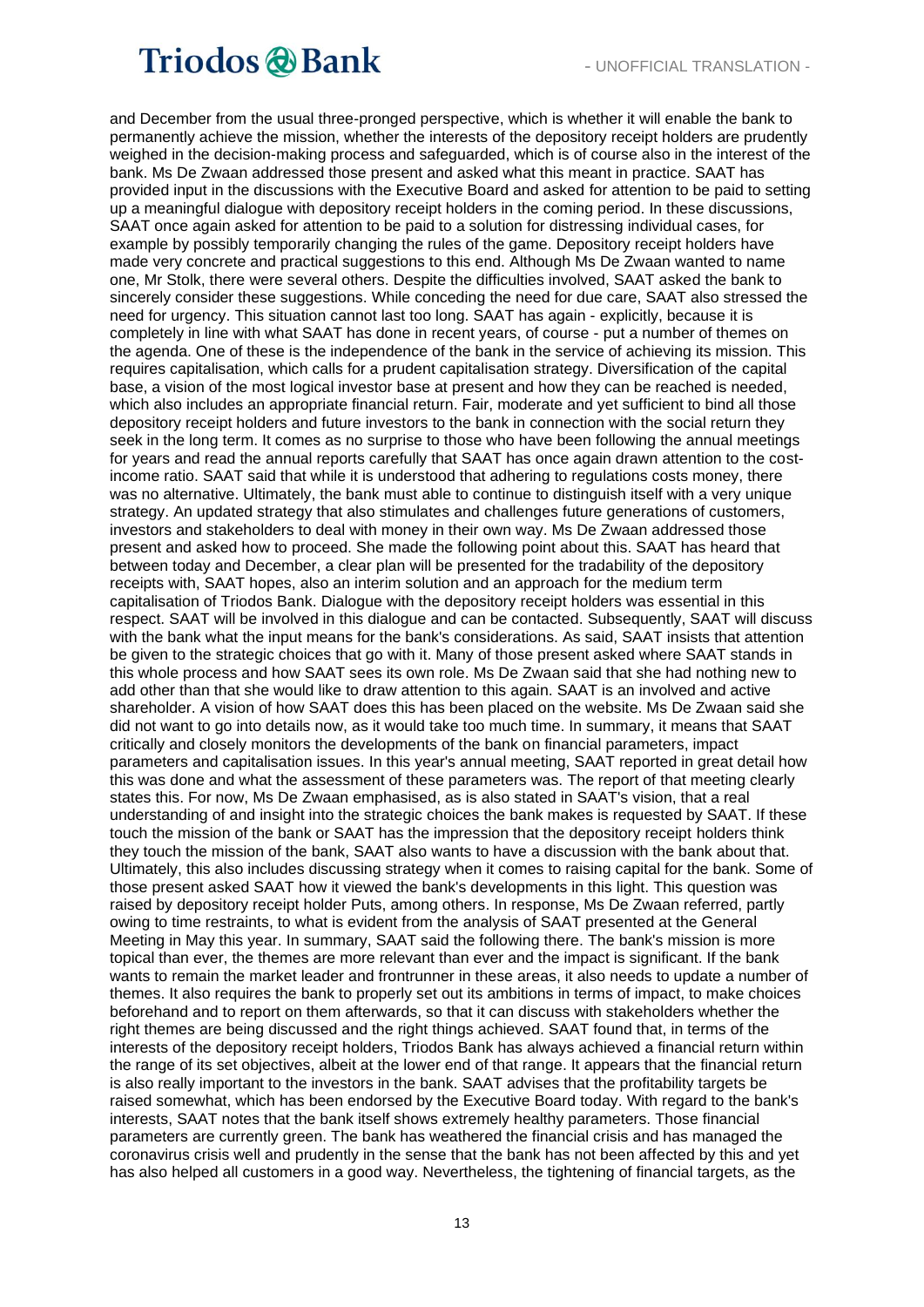bank is doing today, is to be applauded. In summary, SAAT's vision for the bank is that the mission, as I said, is more topical than ever and more relevant than ever. SAAT stressed that there is still a lot of work to be done. Noblesse oblige. If Triodos Bank wants to remain the frontrunner it has always been, it needs to take a step forward. It is up to the Executive Board and the Supervisory Board to discuss those steps with those present in the period ahead. Ms De Zwaan thanked those present.

The Chair thanked Ms De Zwaan for this response. He now proposed to handle the questions. Mr Rijpkema's recent explanation already addressed many questions from depository receipt holders that had come in beforehand. These questions would therefore not be dealt with again, but a full list of the questions received, stating the name and address of the author, would be posted on the website after the meeting. All questions will also be annexed to the minutes of the sitting so that full account can be taken of the answers given. Questions tabled in advance that had not yet been addressed were taken in order of receipt. There were eleven questions. The Chair suggested that this should be done seriously and to the point, so that questions that might still come in via the webcast could also be dealt with. The Chair introduced Ms Van Waveren, who was behind the lectern and would read out the questions. Mr Rijpkema, who was seated to the left of the Chair, would answer the questions in the first instance or direct them to one of his colleagues. The Chair gave the floor to Ms Van Waveren.

Ms Van Waveren thanked the Chair. She indicated that depository receipt holder Heindijk, residence unknown, asked a question.

*"What are the conclusions from the online survey in the first quarter?"*

Mr Rijpkema thanked Ms Van Waveren. He indicated that the conclusions from the online survey in the first quarter had been shared with the depository receipt holders during his predecessor's presentation at the annual results on 18 March 2021. The main conclusions were that there was strong support for Triodos Bank's principles and that there were concerns about the pricing of depository receipts, but also about tradability constraints. He suggested that the presentation of 18 March be sent again to this depository receipt holder.

Ms Van Waveren indicated that the next question was from depository receipt holder Riley in Shrewsburry.

*"Does Triodos Bank have financial problems that caused the trade to be stopped?"*

Mr Rijpkema indicated that this might be a question for Mr Haag.

Mr Haag thanked Mr Riley warmly for his question. The bank did not stop the trading of depository receipts because of financial problems. The bank is reporting healthy prudential ratios. Recently, the half-year figures were published on the website and they show two important prudential ratios. One is the liquidity coverage ratio and the other is the total capital risk. Looking first at the liquidity coverage ratio, at the end of June it was 242%, well above the statutory minimum of 100%. The total capital risk at the end of June was 18.7% where the minimum is 12.6% based on prudential requirements. Looking at both ratios again, there was ample room for the bank to develop and grow further. It was true that there was a challenge with the trading of depository receipts, as mentioned earlier by Mr Rijpkema. It is prohibitive and restrictive that the bank is allowed to acquire a maximum of 3% of its CET1 capital in its own depository receipts. This resulted in an imbalance between supply and demand that forced the bank to stop trading. Currently, solutions are being worked on to improve the tradability of depository receipts, as mentioned earlier during the presentation, and to make it possible to obtain CET1 capital.

Ms Van Waveren raised the following question from depository receipt holder Cornet in Maasmechelen.

*"Has there ever been any consideration of imposing on the seven hundred and twenty-six thousand (726,000) customers, all of whom I assume have a Triodos account, an obligation to hold one or more shares for, say, five years, as is the case for cooperatives?"*

Mr Rijpkema said he appreciated the idea. He said that investing in Triodos Bank's depository receipts is an independent investment decision by each investor, on which Triodos Bank itself cannot and should not advise. An offer can only be made via the prospectus. Triodos Bank cannot oblige anyone, including customers, to purchase the depository receipts. A certain minimum holding period is not part of the current depository receipts structure. It could be investigated whether this could be the case in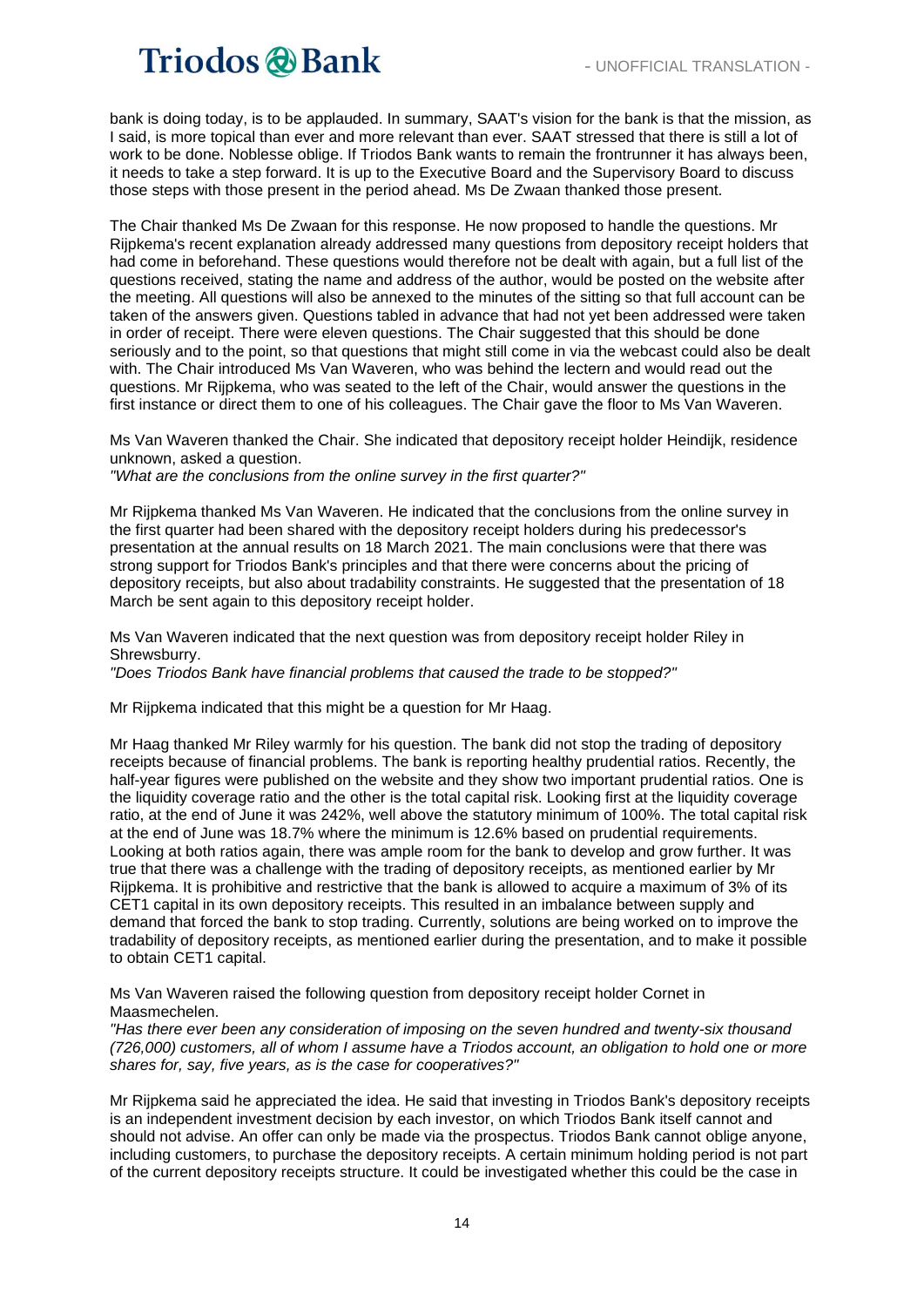the future. He said he could not anticipate on this development at present. In any case, it did not fit with the current set-up of depository receipts.

Ms. Van Waveren raised a question from depository receipt holder Hartman, residence unknown. *"Should I start seeing my depository receipts as a notional part of indefinite value of my estate?"*

Mr Haag indicated that it is actually too early to say anything about the value of the shares. As explained earlier, the options on the table are currently being examined. No decision had been taken yet. For the upcoming decision, based on the outlined timeline, there are a number of criteria that should be taken into account. These include the bank's independence, mission, visibility, but also valuation and some other factors. So it was still too early to draw a conclusion and not desirable to speculate on this. In the meantime, this means that the system will remain the same as it is today. The system that works at the moment uses a set price, which can be considered ongoing as long as no decision has been made.

Ms Van Waveren raised the following question by depository receipt holder Thomas from Whitland in the United Kingdom.

*"When will trading resume, would I request that the option of purchasing depository receipts be reintroduced for UK residents."*

Mr Rijpkema thanked Mr Rijpkema for this question. He indicated that he obviously regrets that this is not possible at the moment, after Brexit. Depending on which option is decided to implement, consideration will certainly also be given to whether trading can be reintroduced for UK residents.

Ms Van Waveren indicated that she had taken the liberty of combining the questions of two depository receipt holders, because their questions were similar. This concerns depository receipt holder Stolk in Wildert, in the municipality of Essen, Belgium and depository receipt holder Turner in Kent in the United Kingdom.

*"Do you intend to continue the dividend policy of pre-2019 for the dividend proposal in 2022 and make up for it for 2019, 2020 and 2021 if the course of events for 2021 continues to develop as it has done to date? Can we use the undistributed dividend to purchase depositary receipts from depositary receipt holders who are in difficulty because of the coronavirus situation?"*

Mr Haag thanked them for their questions. He indicated that he would start with the first question. This question is related to the dividend from 2019 to 2021. He looked back to the situation in Q1 2020, when the 2019 annual results were presented in March. The report also contained a dividend proposal. Around that time, the coronavirus crisis began with great impact on the economy and society as a whole. This unfortunately resulted at a later stage in the withdrawal of this dividend proposal for 2019, in line with the guidance that banks received from the European Central Bank (ECB). In December 2020, the ECB published an additional roadmap for profit-sharing. Triodos Bank applied these rules at a later stage, which then meant that the 2019 and 2020 profits together can be considered as a period over which a dividend of up to 15% may be paid. This resulted in a maximum of € 0.65 cents per share, considering the circumstances and the ECB rules. This proposal was presented to the General Meeting earlier this year, which agreed to it. This dividend was paid in May of this year. It has also been said to the General Meeting that the decision on 2019 and 2020 cannot be reconsidered and remains in place, but that the bank is now looking to the future. The ECB will lift the temporary profit-sharing guidelines and the expectation is, based on the current development that can be seen, although it is not known whether there will be another coronavirus wave, that there can be a return to the usual dividend policy. This policy has remained unchanged throughout the crisis. Mr Haag moved onto the second question regarding buybacks. This is actually a very interesting question, for which Mr Haag expressed his thanks. Indeed, it has been considered to make a distinction based on the current composition of the assets. The current capital position consisted mainly of share capital, retained earnings and statutory reserve. No Tier-1 or Tier-2 capital was coming in at present. Taking this into account, it was not foreseeable from a prudential perspective that these reserves could be used to buy back large amounts of depository receipts. Actually, this is prescribed by regulation, namely by the 3% rule that was discussed earlier during the presentation. No more than 3% of CET1 capital may be used to buy back and sell depository receipts. It may even be less, as the regulator is asked to determine this buffer on an annual basis. If it is not 3%, it could be as low as 2% or 1% and tradability would be made even more difficult. For this reason, other options are being looked at, to find ways to improve tradability in a structural way.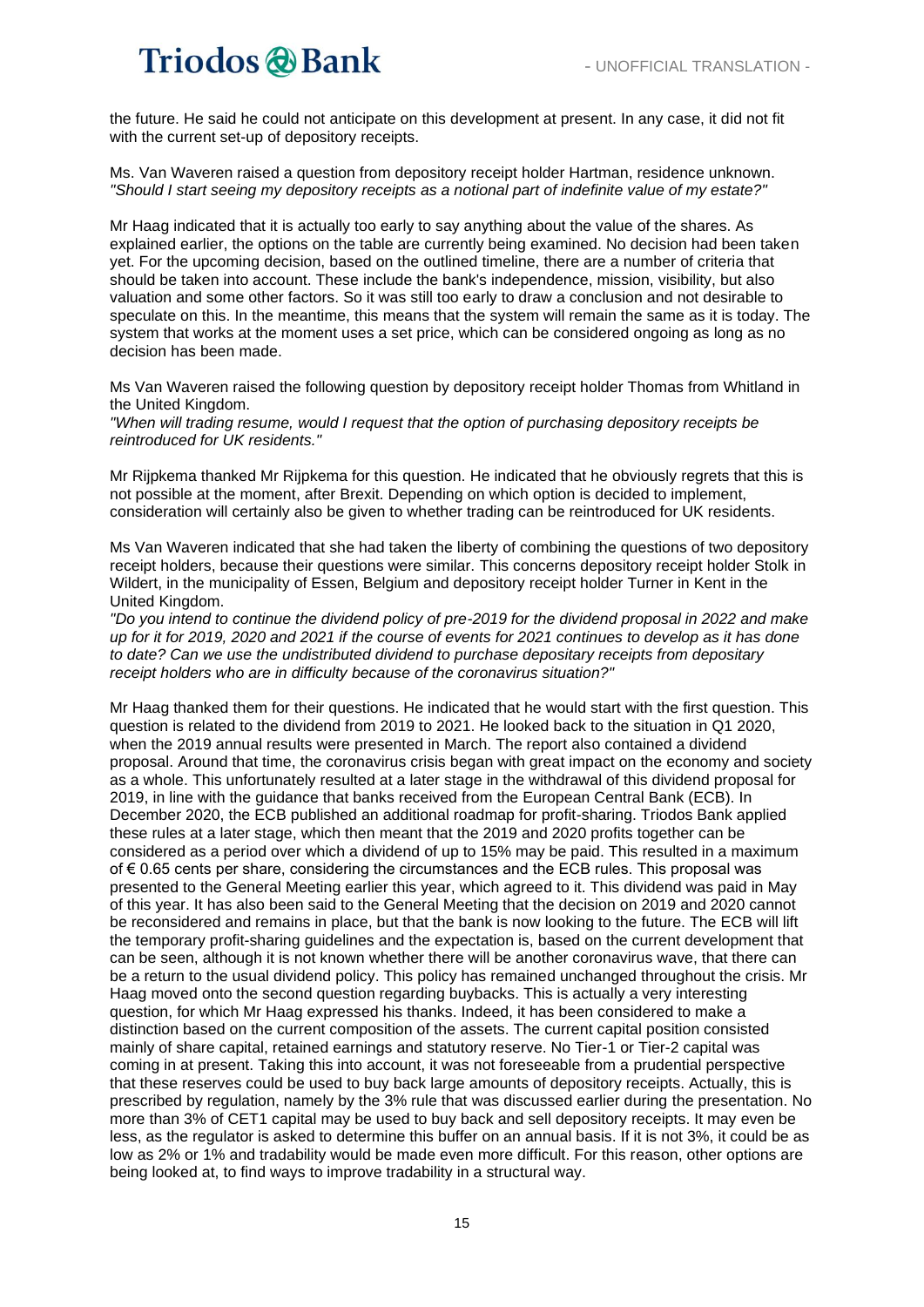Ms Van Waveren thanked Mr Haag. The next question was from depository receipt holder Kuipers, residence unknown. He started with a statement.

*"The fact that Triodos Bank has not been able to trade depository receipts of shares at the price Triodos Bank applies to these depository receipts shows that there is a discrepancy between the calculated price and the market price. This discrepancy can only have widened because there is currently no plan to resume trading at the calculated price. I suspect that there is a shortfall of around €100 million between sellers and buyers. This poses an existential threat to Triodos Bank. How is it possible that the current boards are still in place if they cannot solve this problem within 18 months?"*

Mr Rijpkema replied that the current suspension of trading in depository receipts was indeed a major issue that was being worked on with great attention and urgency, as he had tried to explain. He was convinced that all the governing bodies of the bank, apart from the Executive Board certainly also the Supervisory Board and SAAT, are giving high priority to this, as has been told today, in order to find a sustainable, structurally tenable solution that does justice to the mission of the bank and the interests of the many stakeholders of the Triodos community.

Ms Van Waveren raised a question from depository receipt holder Den Hengst, submitted by attorney Noordeman.

*"Triodos Bank suspended trading in depository receipts because the financial markets were said to be so disrupted as a result of the coronavirus crisis that trading in financial shares had to be suspended. Does Triodos Bank agree that there is no longer any disruption of financial markets?"*

Mr Rijpkema confirmed that financial markets seem to have recovered from the direct effects of the coronavirus crisis. At the same time, Triodos Bank noted that, because of the above-mentioned limitations in the current trading system and the restrictions on the ability to purchase depository receipts itself, there remained an imbalance between supply and demand for depository receipts. As a result, trading could not yet be resumed.

Ms Van Waveren raised a question from depository receipt holders Rodenburg and Van Heukelenkom in Woerden.

*"Is the shortage of capital also related to the negative interest rate on small savings, as this is not an issue at any other banks?"*

Mr Haag expressed his thanks for this question. He answered that there was no shortage of CET1 capital at the moment. As stated earlier, the total capital ratio was 18.7% in June this year. This is well above the minimum requirement, so there is no shortfall. There is no need to raise CET1 capital immediately. Apart from this, there no direct relationship existed between the introduction of negative interest rates on savings accounts and the suspension of trading in depository receipts. That was a different issue.

Ms Van Waveren raised a question from depository receipt holder Turner from Kent in the United Kingdom.

*"What plans do SAAT and the Executive Board have to reward depository receipt holders by paying dividends in the future to compensate for unpaid and reduced dividends from the past?"*

Mr Haag thanked the depositary receipt holder for asking this question. He replied that this question was similar to one that had been addressed previously. Given the circumstances in 2019 and 2020, what was possible at the time was paid out. The decision has been taken not to revisit 2019 and 2020, but to look forward to the lifting of the temporary ECB rules so that the own dividend policy can be maintained for the 2021 financial year. He said that anticipating what is now happening in the market and looking at how the global economy is slowly recovering, this looks promising. Unfortunately, no promises could be made, as it is not known whether there will be another wave of COVID-19 and what impact this eventual wave will have. Should this not happen, the expectation is to return to the usual dividend policy. Mr Haag expressed his commitment with regard to sharing part of the net proceeds with the shareholders in the future.

Ms Van Waveren raised the last of the pre-submitted questions. The question was from depository receipt holder Gorriaga, residence unknown.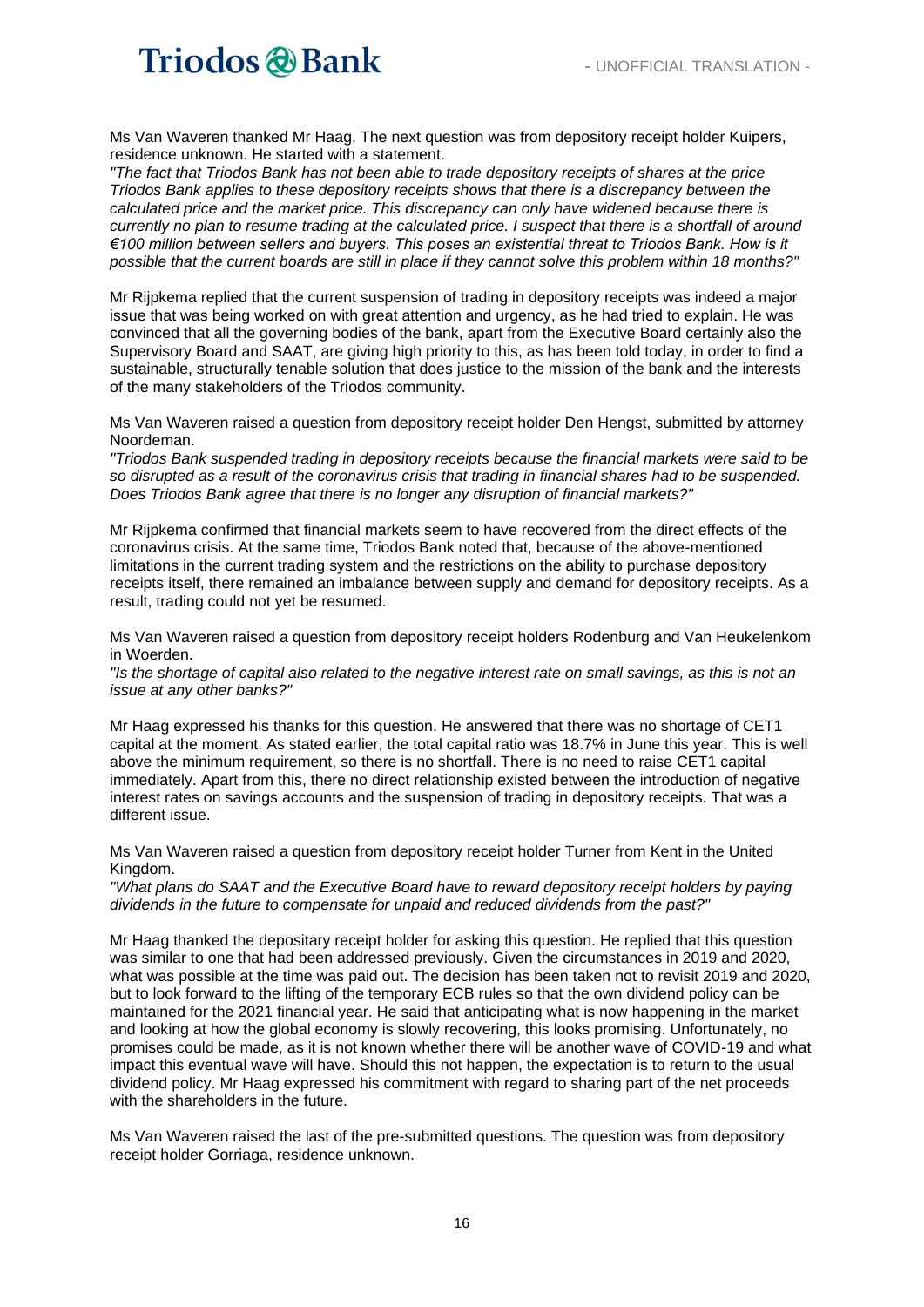*"I would like to know whether the year of purchase of the depository receipts can be a factor in prioritising the sequence of sales or whether an analysis of the specific circumstances of each customer can justify a tailor-made solution?"*

Mr Rijpkema thanked the depositary receipt holder for asking this question. He said he clearly understood the problem being raised. At the same time, the reality is that different sales conditions cannot be offered to different depository receipt holders. There is an obligation to offer all depository receipt holders the same conditions and treat them in the same way, in accordance with the agreements made in the current prospectus. Unfortunately, this request cannot be complied with.

The Chair thanked Mr Rijpkema. He indicated that he was looking at the screen where questions were coming in. He suggested clustering the questions in threes, as was done in other shareholders' meetings. These would then be answered, for which the Chair firstly gave the floor to the CEO, Mr Rijpkema. The first question concerned depository receipts.

*"The law states that DNB may freeze trade in depository receipts, but does the law also force the trade to be unfrozen again within a reasonable period of time?"*

*"How do you justify to the recent depository receipt holders the signing of a covenant, for loans in the cultural sector?"*

*"Can I sell depository receipts this year, because I need that money?"*

Mr Rijpkema first expressed his gratitude for these questions. He said that despite this meeting being digital, it still felt interactive, which was also the purpose. The first question was by Mr Hielkema and concerned the statutory provision allowing DNB to freeze trading in depository receipts, the question being whether the law also requires the trading to be unfrozen within a reasonable period of time or whether an alternative can be offered. Mr Rijpkema said it was important to emphasise in the first instance that Triodos Bank itself decided to temporarily suspend trading because, under the current trading system, supply and demand could not be matched at the net asset value at which the depository receipts should be traded. At the same time, Triodos Bank feels the need to work with all stakeholders, including depository receipt holders, to find a suitable solution to resume trading in due course. So at the moment there was no question of a legal intervention or anything like that. It was imply the reality dictated by the current situation. Together with SAAT, the Supervisory Board and the Executive Board, every effort was being made to find and implement a suitable solution for all those involved in Triodos Bank. This was followed by a question Ms Van Zelm in Amsterdam about how the recent signing of a covenant for the, admittedly guaranteed, loan to the cultural sector is justified to the depository receipt holders, who may have to take out a loan because they cannot dispose of their money due to decisions made by the bank. Mr Rijpkema said he was pleased to be able to make a positive contribution to supporting the cultural sector in consultation with European bodies. It was his belief that everyone understands that the cultural sector is one of the sectors that is having a very hard time due to the effects of the COVID-19 pandemic. It fits in with Triodos Bank's mission to actively try to support all individuals and companies that are active in the cultural sector. He said that he is proud to be able to do so. At the same time, the bank's borrowing capacity in this regard is independent of the tradability of the depository receipts. Unfortunately, because of the imbalance between supply and demand for depository receipts, Triodos Bank had been forced to temporarily stop trading in depository receipts. Naturally, efforts will be made to keep the banking business going so that it can continue to generate impact for customers and society. Mr Rijpkema understood that the question was whether these two matters could be linked, but that in practice they were two separate issues. Efforts were being made to give the best possible substance to these two issues. Then there was a question from Mr Van Gulk in Dordrecht. He asked whether depository receipts could be sold this year, as he needed the money to take out a mortgage. At the presentation of the half-year figures, it was indicated that trading in depository receipts is not expected to reopen this year. During today's meeting, the expected lines of thought for finding a sustainable, structural solution to the current situation have been indicated and discussed. This would require necessary implementation time. An attempt was now being made to find and create an interim solution. This too would take some time. When asked whether depository receipts trading will be reinstated as early as this year, Mr Rijpkema estimated that this would not be the case.

The Chair thanked Mr Rijpkema. He stated that questions appeared on the screen from Ms De Ballepigem in Gerona, from Mr Matheu in Barcelona and from Mr Schotteldreijer in Zeist. The Chair asked if Mr Rijpkema was willing to take these questions.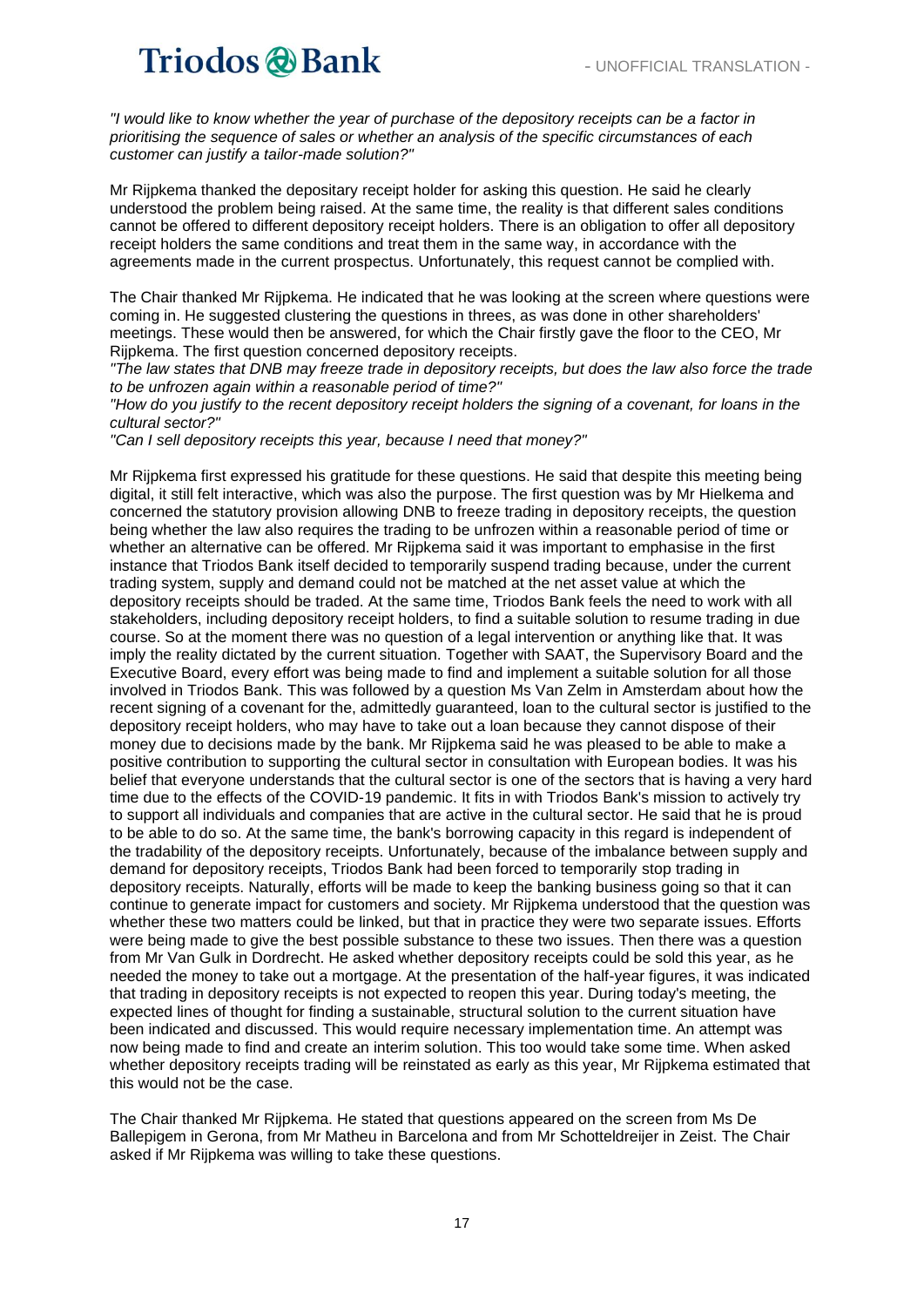Mr Rijpkema indicated that the first question concerns when exactly a decision will be taken. He answered that it has been indicated today and also at the presentation of the half-year figures that the aim was to take a decision by the end of this year. He emphasised that the current trading stop has to do with the imbalance between supply and demand. Of course, it can be seen that the coronavirus crisis is currently being brought under control to some extent and in a number of countries. This does not alter the fact that, as had been explained today, there remains an imbalance between supply and demand for depository receipts. Attempts are being made to find a structural solution to this, which unfortunately would take some time. Mr Rijpkema stated that he regretted this very much. He continued that he wanted to communicate this openly and honestly. Efforts were being made to make the process as transparent as possible by also indicating the steps that were being taken. At the presentation of the half-year figures, it was announced that a further explanation would be given at this meeting. Triodos Bank wishes to enter into further consultations with depository receipt holders in the coming months, with the aim of reaching a decision by the end of this year. The next question was from Mr Matheu in Barcelona on when the solutions were expected to be communicated. Mr Rijpkema replied that, as stated, the aim is to work towards a decision by the end of this year. The decision would then be communicated shortly or immediately afterwards. Next a question from Mr Schotteldreijer in Zeist. The question is whether there is any insight into the financial position of epository receipt holders who may be poor students, wealthy pensioners or first-time home buyers. An additional question is whether these groups can be given different opportunities to sell depository receipts. Mr Rijpkema replied that, as has already been indicated in the answers to written questions, Triodos Bank is not in a position, however unfortunate this may sound in view of personal situations, to make a distinction as to whether or not to execute sales orders from depository receipt holders. Under the prospectus conditions, Triodos Bank is required to treat all depository receipt holders equally and cannot make a distinction.

The Chair thanked Mr Rijpkema. He said that more questions had been received. He saw that questions had been received from Mr Kuipers in Amsterdam, from Ms Vera from Belgium and from Mr Dekker in Scheveningen.

Mr Rijpkema indicated that Mr Kuipers' question concerned the fact that every other bank in the Netherlands had seen a drastic increase in both value and profit after the dip in March 2020. The question asks how it can be explained that only Triodos Bank had suffered from the COVID pandemic and whether there is not more going on. Mr Rijpkema expressed the hope that he had been able to take those present today through the various aspects of Triodos Bank's situation. One thing is certain, Triodos Bank itself is a healthy, profitable, well capitalised and still growing bank in terms of its impact on its customers and its impact on society. Also, when looking at the half-year figures, those for 2021 were significantly better than the half-year figures for 2020. The bank itself was functioning well. The issue at hand was the tradability of the depository receipts. It had been concluded that the current trading system is not able to structurally balance supply and demand. A solution was being sought for this. Ms Vera from Belgium raised the question of whether it was still a matter of trading depository receipts or whether there was a question of trading shares in the two new options. Mr Rijpkema called this a good question, for which he thanked her. This is one of the questions that will have to be answered and further investigated in the coming period, namely whether it will indeed be the depository receipts that can be traded on a regulated market or the underlying shares with additional, appropriate protective structures. This is a question that will be answered in the coming period. The next question was whether Triodos Bank is considering options such as NPEX for the trading platform. Mr Rijpkema said that, if is memory serves him correctly, this is a multitrading platform. Solutions on a multitrading platform are also being considered. No selection had yet been made as to which platform that would be.

The Chair indicated that more questions had come in. At the same time, he noted that the end time of the meeting, as communicated in advance, had been reached. This raised the question for the Chair of how to deal with this. He said it was important to take several more questions. The Chair suggested extending the meeting by maximum of ten to fifteen minutes in order to guarantee at least a short break between the end of this meeting and the next, which starts at 12:00. He looked at Ms De Zwaan, who indicated that the next meeting was proposed from 12:00 to 13:00 hrs. If this schedule were maintained, it may not be possible in the next ten or fifteen minutes to deal with all the questions that have come in, which is why the Chair reminded those present of the promise that the questions that would then still be open will be dealt with by in writing or be published on the website, and will therefore form part of this meeting and would also be included be included in the minutes. The Chair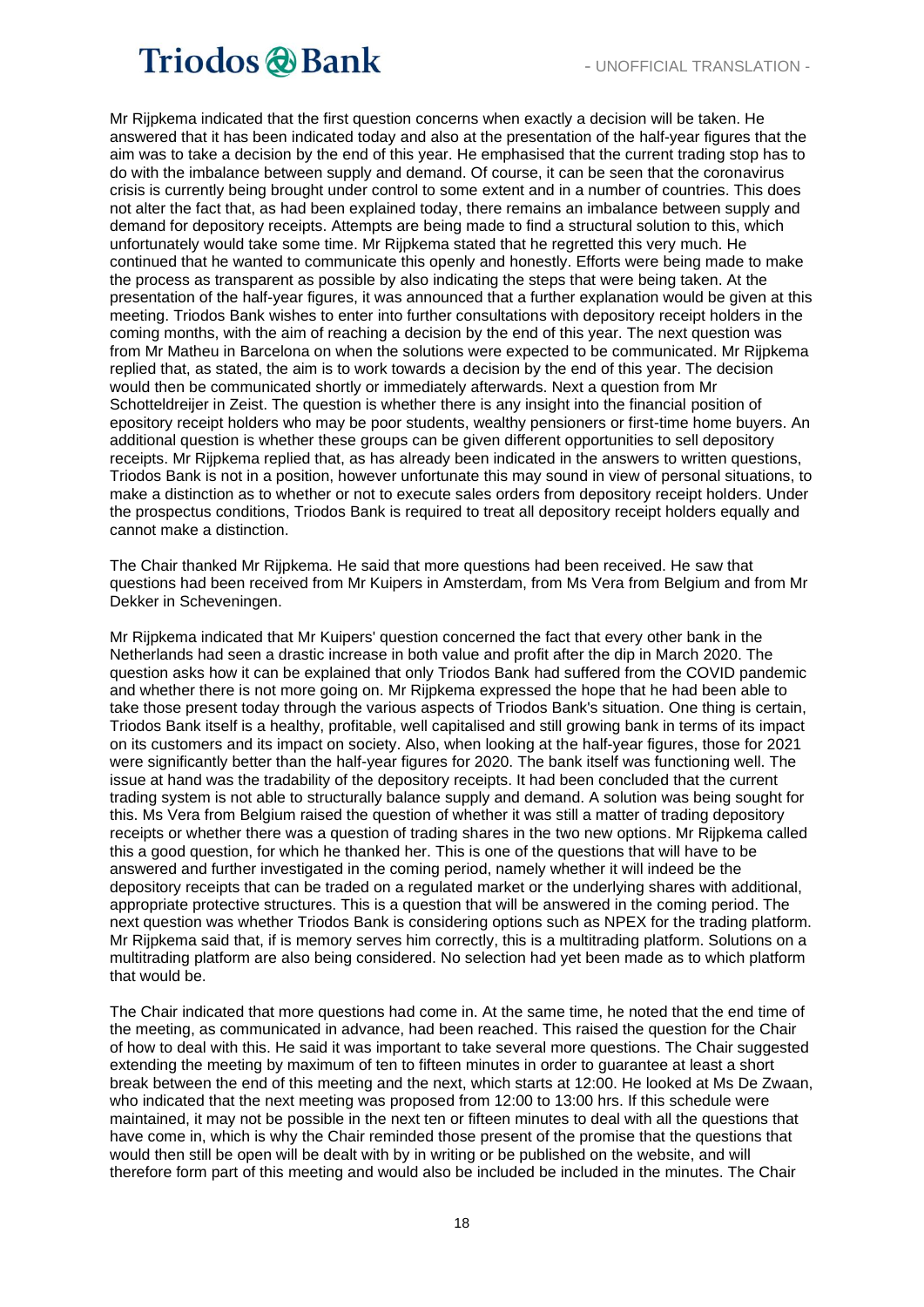pointed out that there would also be other meetings in the near future to discuss this topic. The final word on this matter would not be given in this meeting. He decided that they would see how many of the questions of the questions they could answer in the next ten or fifteen minutes. The Chair said that three questions remained. He again gave the floor to Mr Rijpkema.

Mr Rijpkema thanked the Chair. He proposes that Mr Haag, CFO, be given the floor for the first question. The question was whether a temporary exemption can be obtained from the 3% buffer.

Mr Haag expressed his thanks for this question. He indicated that this was indeed something that had been investigated during the first coronavirus wave, when suspensions had to be made for the first time. The 3% rule is unfortunately a legal requirement that applies to all banks. The central bank did not want to waive it, not even temporarily. This is why it is not an option. Actually it is exactly the opposite, the 3% maximum has to be requested again on an annual basis. It could even be less than 3%, 2% or less than even 1% based on prudential regulations, which would also have an impact on tradability. This is one of the factors which means that the solution to improve tradability should be sought in another direction. There are several options that had been discussed earlier.

Mr Rijpkema thanked Mr Haag. He indicated that he has an observation to make instead of a question. Ms Ouzano's observation from Madrid is an important one, which he wanted to read out. It seems very dangerous to Triodos Bank's values and mission to trade depository receipts in an open market. Ms Ouzano stated that she is against this. She was not in favour of trading on an open, public platform. Mr Rijpkema stated that this observation shows that it is important to have a dialogue with each other during the meetings announced today in the coming weeks with the depository receipt holders in the countries. He stressed that it is a very important to discuss how depository receipt holders view the current situation and how they view the two possible solutions discussed today. Mr Rijpkema said he had received a question from Mr Oen in Amsterdam, who wrote that he did not quite understand why all this is necessary. Stopping tradability was a consequence of the COVID pandemic, which is understandable. But now the pandemic is ebbing away and the economy is back to normal. He asked what the difference was with the situation before COVID or whether there was also something wrong with the purchase and sale of depository receipts then. Mr Rijpkema said he had tried to indicate that the COVID pandemic had magnified the limitations of the current system of trading at intrinsic value. It had been established that in the current circumstances supply and demand can no longer be balanced and with the 3% buffer there is too little room for the bank itself to play a facilitating role in this. The bank is now looking for structural solutions to adapt the existing trading system in order to make trading possible again in the long term.

The Chair indicated that it will move on to the next three questions by Mr Brouwer in Amsterdam, Ms Beckers in Bilthoven and Mr Van Eerum in Veldhoven.

Mr Rijpkema indicated that he would be happy to pass the first question on to his colleague, Mr Haag. The question by Mr Brouwer in Amsterdam is how it is possible that Rabobank, as he assumes, has a perfectly functioning depository receipts system and is a major bank, while Triodos Bank's system is not functioning properly at the moment.

Mr Haag replied that there was a difference in the systems. Triodos Bank's system, as described earlier, is an intrinsic value system with a fixed price. There must be sufficient demand to match supply. Other systems, as the questioner mentioned, or similar systems of other banks, are actually a 'floating system'. Supply and demand are ultimately corrected by price volatility. This is what was seen during the crisis, when the price of shares n listed companies fell. At a later point in time, prices rose again because of this flexibility. Triodos Bank's system has not shown any volatility during the crisis, because there is a fixed price and a restriction for depository receipt holders who want to exit. This resulted in an oversupply at the time. Unfortunately, this was not matched by demand. That is the difference.

Mr Rijpkema indicated that he had received an additional, more observational question from Ms Beckers in Bilthoven. It concerned an extensive observation that Mr Rijpkema wished to summarize, not to shortchange Ms. Beckers, but in view of time. Ms Beckers wrote that she is happy to be able to contribute through Triodos Bank. However, she expressed her concerns about the future of Triodos Bank. She has a personal interest, but also says she invests in Triodos Bank out of conviction, and wants to contribute to a better society in various ways. But her investment in Triodos Bank is not a gift.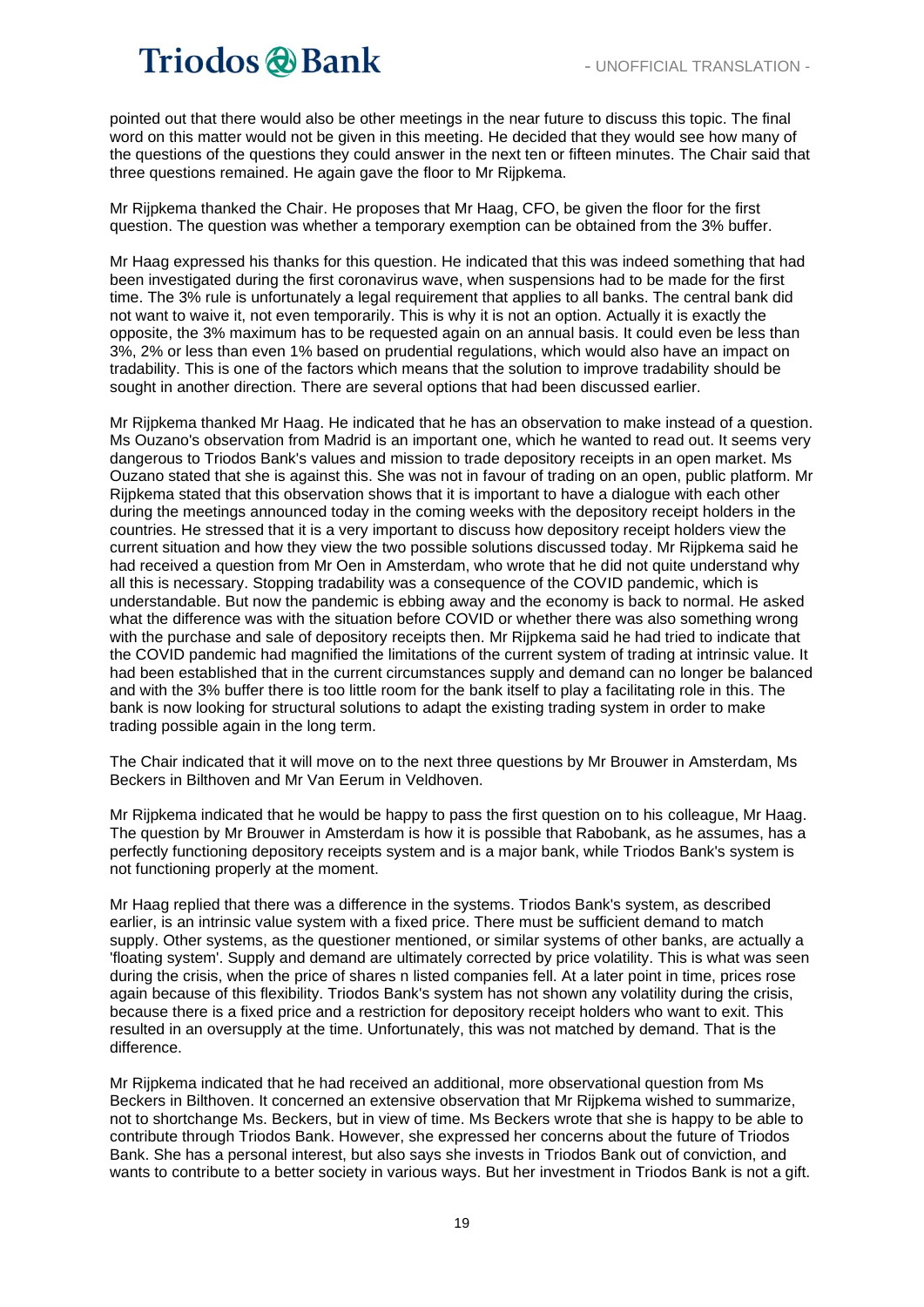She considered it very unfortunate that no trading is still possible, and said that being responsible also means being accountable. For this reason she also wanted to take the opportunity to reflect rather than just look at the proposed measures. In her opinion, the decision to suspend trading last year without a new solution being available was therefore an incomprehensible mistake. Mr Rijpkema responded that he was very pleased to hear all these reactions, as it illustrated and confirmed the enormous commitment of the Triodos community to the bank. He said that he understood the reason for this comment. At the same time, given its fiduciary duties, the bank had no choice but to temporarily stop trading in March 2020. Considering the imbalance between supply and demand, and the bank's obligation and duty to serve all depository receipt holders equally and fairly, there was no other decision but to suspend trading as soon as this was identified. He expressed his understanding for the feelings of the depository receipt holders, but also said that he believed that the bank took the only possible and only right decision at that time. The next question was also from Mr Van Eerum, which Mr Rijpkema also wished to share with his colleague, Mr Haag. He asked permission to translate the question into English for Mr Haag. The potential option of a green fund was inquired about. This sounds good and suits Triodos Bank. However, there are currently quite a few companies that commit so-called greenwashing. The question is which criteria will apply to this Green Bond and whether this Bond would qualify for a tax exemption in Box 3 under the Dutch tax system. He gave the floor to Mr Haag.

Mr Haag expressed his thanks for the question. He stated that this question actually consisted of two parts. He indicated that he would start with the first question, which was of a more general nature. He stressed that there has been no announcement of a Green Bond. This was being worked on in the background. Once this had been completed, the possible fund could be announced, including its characteristics. It is not legally permitted to do this earlier. For this reason, he had to be a bit careful in what he says. For the other question, more generally, it can be said that greenwashing exists among companies. In the market, a sustainability trend can be seen in which many companies participate. If one looks at Triodos Bank's mission, which has existed for more than forty (40) years, there will be no greenwashing, because it does not fit within the company. Triodos Bank strongly believes that its principles and beliefs can make a difference, including the possible Green Bond. There are standards for this Bond, the European Taxonomy, the Green Bonds Standard and others. In order to issue a Bond that fits within this restrictive framework, criteria must be met. An important one is investing what comes back from the Bond in terms of capital. This is where a Green Bond makes the difference compared to a non-Green Bond, given the obligation to invest in sustainable projects, such as those that benefit nature or support the construction of green buildings. These kinds of loans on the asset side are a prerequisite for a Green Bond. This is also the aim of Triodos Bank. Mr Haag said that he was unable to say much about the tax issue and the other criteria, as the announcement had not yet been made.

The Chair thanked Mr Haag and noted that it was 11:42. He indicated that this was unfortunately the end of this meeting. He had said earlier that the last word on these matters had not yet been said. Further talks would be held with the depository receipt holders and there will be another moment on which the choice that is made will be communicated. On behalf of the Supervisory Board, he stated that they too have seen that Triodos Bank is fortunately a very healthy bank that makes a profit, that makes an impact and that all this is in accordance with its mission. The problem of trading in depository receipts may have arisen during the COVID era, but the bank cannot afford to wait for this to sort itself out. The problems must be recognised, Triodos Bank has recognised the problems and a solution must be found. And it will be done. Triodos Bank will discuss this with the depository receipt holders. The Supervisory Board will support the Executive Board, the people sitting next to the Chair and the people sitting in the room wholeheartedly and with conviction. At the same time, the Executive Board will be monitored very critically by the Supervisory Board. That was the case with this agenda item. The Chair stated that he had arrived at agenda item 6.

#### **6. Questions before closure**

The Chair repeated during the questions before closure that he has just indicated that really all the questions that have been asked will be answered. He looked at the screen. No questions before closure had been tabled beforehand. Of course, there were questions under the previous agenda item which had not yet been dealt with, but now there was an opportunity to look at the round of questions as such. If there are any more questions, these will also be answered in writing and published on the website.